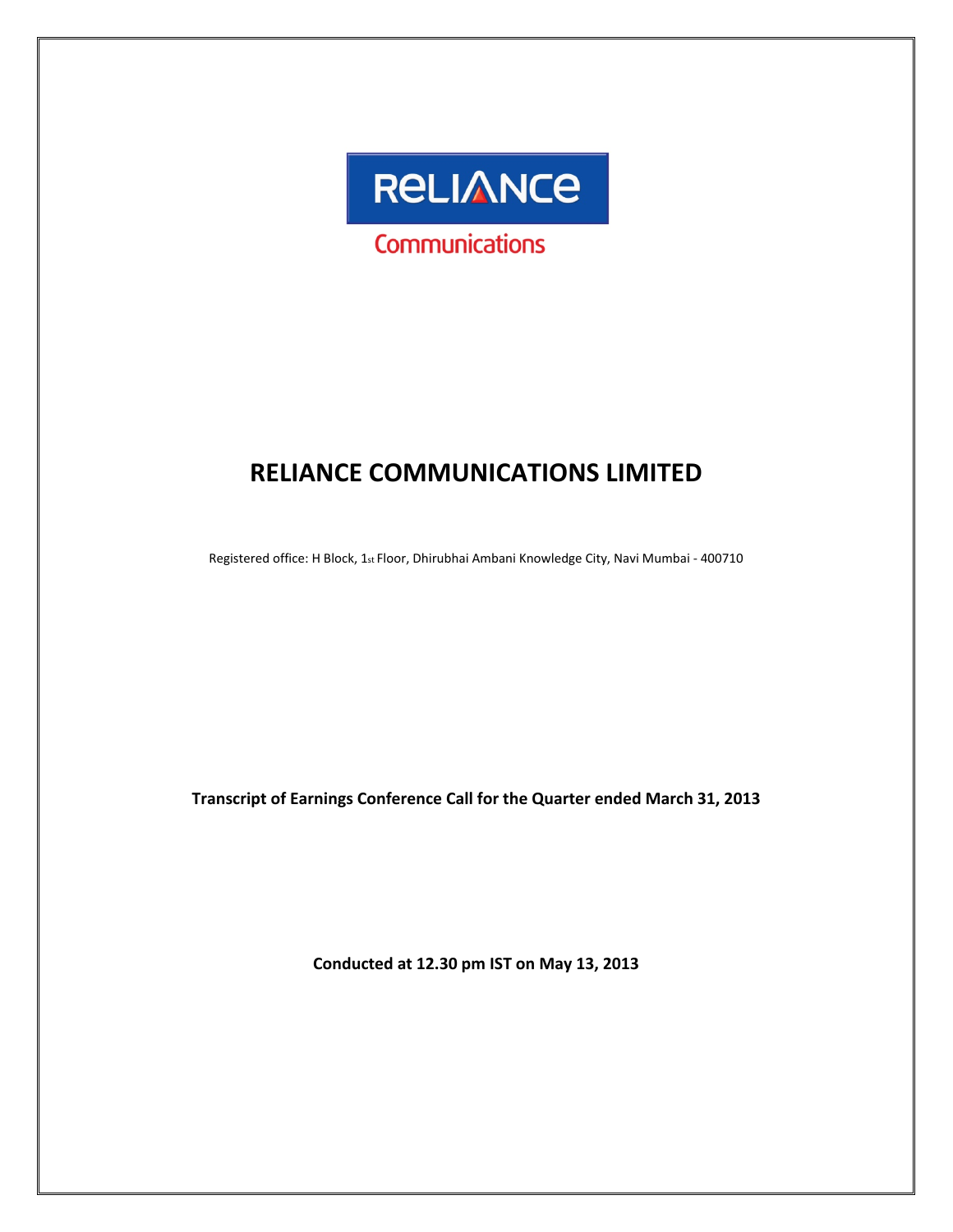# **Moderator:**

Thank you for standing by and welcome to Reliance Communications' global earnings conference call on the Reliance Audio Conferencing platform.

This is Mamta, the moderator for this conference.

At this time, all the participants are in listen-only mode. There will be a presentation followed by a question and answer session at which time if you wish to ask a question, please press \*1 on your telephone. Please be advised, this conference is being recorded today.

Today, we have the senior management team from Reliance Communications namely Mr. Gurdeep Singh, Mr. Punit Garg, Mr. Arvind Narang and Mr. Hasit Shukla.

The call will begin with some key observations by the management followed by a question and answer session. I must remind you that the overview and discussions today may include some forward‐looking statements that must be viewed in conjunction with the risks that the company faces.

I hand over the call now to Mr. Gurdeep Singh. Thank you.

# **Gurdeep Singh:**

Thank you, Mamta.

It's a pleasure to once again welcome you all to discuss Reliance Communications' financial performance for the quarter ended March 31st, 2013.

On Friday, May 10th 2013, our Board of Directors adopted the audited results for the financial year 2012‐13 ending March 31st, 2013. The Media Statement, Quarterly Report and The Results have been uploaded on our web site and I hope you have had a chance to go through the same.

Let me start by sharing the key highlights of this quarter:

- **Revenue:** We are happy to share that RCOM's fourth quarter consolidated revenue stood at Rs. 5,956 crore, as against Rs. 5,301 crore, up by 12.3% quarter on quarter basis
- **EBITDA** at Rs. 2,218 crore as against Rs. 1,653 crore, a growth of 34.2% quarter on quarter. RCOM consolidated EBIDTA margin at 37.2 %, amongst the highest in the industry
- **RPM:** Our RPM continues to be healthy at 44 paisa, amongst the highest in the industry.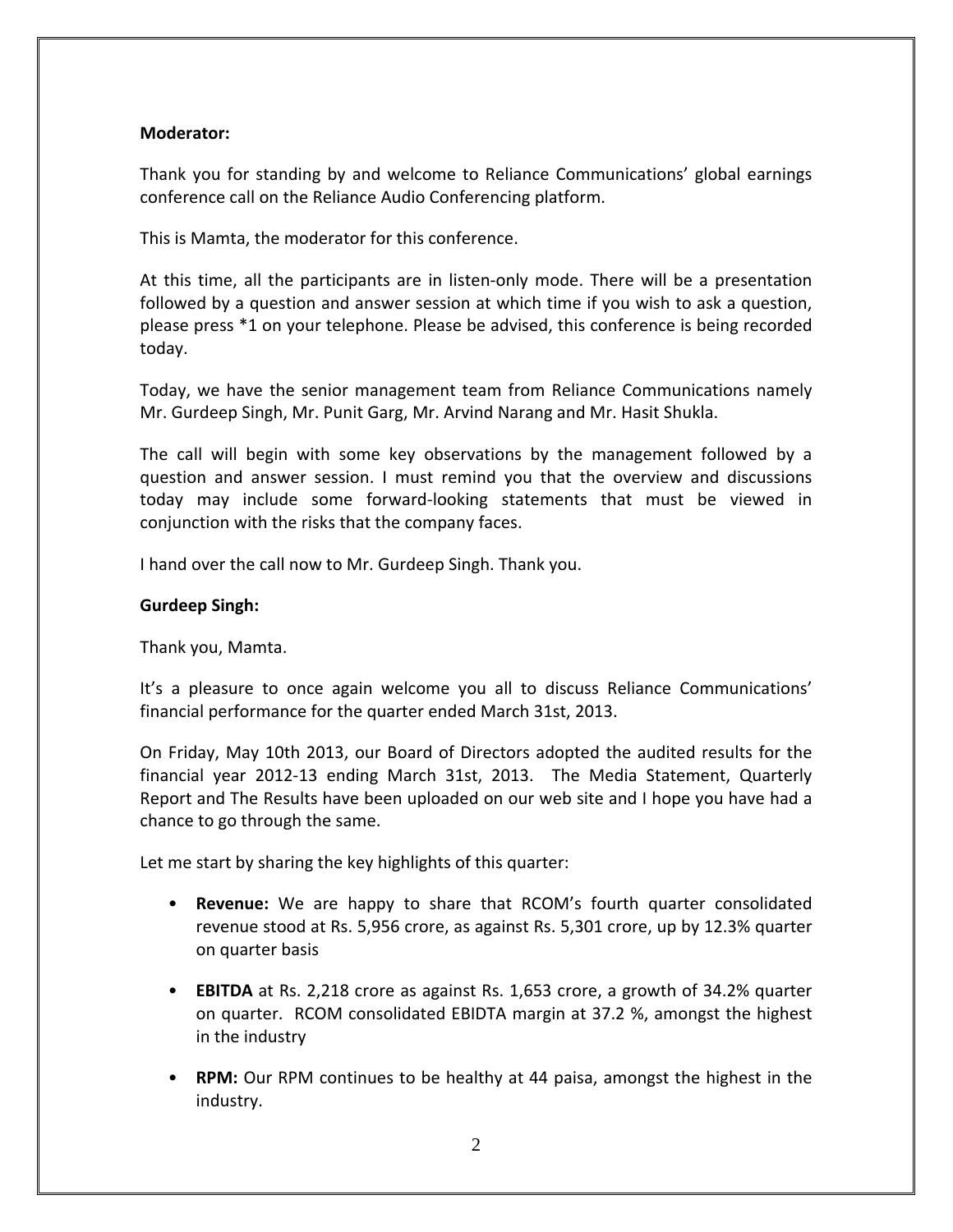- **Non‐voice revenue:** Our non‐voice revenue contribution to wireless revenues is at 21% and amongst the highest in the industry.
- **GEBU Revenue and EBIDTA:** In our Global Enterprise Business Unit, we achieved revenue of Rs. 2,466 crore as compared to Rs. 2,454 crore with an EBITDA of Rs. 569 crore.
- **Free Cash Flow:** RCOM continues to be Free Cash Flow positive in this quarter. Against EBIDTA of 2,218 crore, RCOM invested 341 crore on CAPEX during the quarter, and as has been mentioned in the previous calls, the peak of capex intensity is behind us. RCOM has already pre‐invested in a strong fiberized transport & backhaul network and future Capex requirements would mainly focus on network quality, capacity enhancement, enterprise data centers and wireless data growth.

# **Let me now share the financial and operational performance of our wireless business:**

- Wireless revenue stands at Rs. 4,626 crore up by 2.5% quarter on quarter basis
- Wireless EBIDTA at Rs. 1,233 crore up by 2.3% quarter on quarter basis
- We are increasingly focused on data growth, and as such provide high speed data coverage in over 1,300 towns in India
- Our data focus have led us to serve 29.4 Mn. data customers out of which 7.2 Mn are 3G customers, highest in the industry
- Total data usage on our network at 27,240 Terabyte and data usage per sub at 319 MB, still remains the best and highest in the industry.

**I will now briefly talk about current status of Indian Telecom Sector.** Spectrum auction was one of the important events in the past few months. The spectrum auction in November 2012 saw weaker than expected participation while the March 2013 auction witnessed negligible participation from the industry players. This clearly demonstrates the operators' point of view that the reserve price for the spectrum is exceedingly high and economically unjustifiable. Most of the operators hence stayed away from the auctions and are awaiting a feasible spectrum price that justifies participation in future auctions. The recently concluded 800 MHz auctions saw Shyam Sistema as the lone bidder, limiting its participation to only 8 circles.

Since the February 2012 SC judgment ordering the cancellation of 122 licenses issued post‐2008, eight telecom operators have either shut down completely or curtailed operations to fewer circles. This has opened new revenue opportunities for Pan India players including RCOM to gain incremental Revenue Market Share.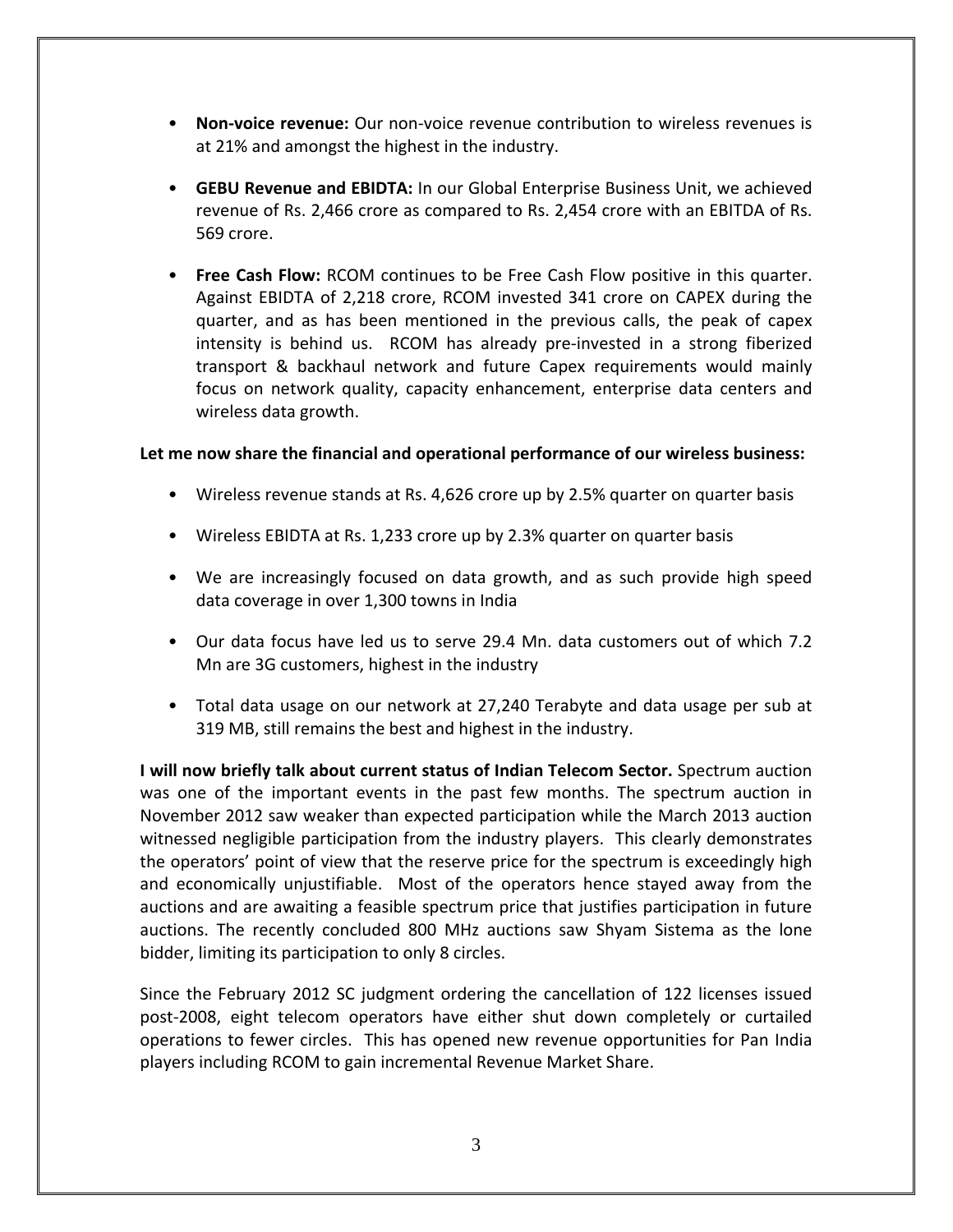Despite low tariff pricing in India, which is one of the lowest in the world, the telecom industry is facing high input costs thus pushing tariff rate upwards. The market driven spectrum pricing is far expensive as compared to the rates at which spectrum was allocated earlier. With increase in input costs like spectrum, power & fuel, etc., the cost to produce a minute is only increasing, which will have to be passed on to the consumer. This will lead to an inevitable increase in tariffs. Alongside, we also expect that the current phase of consolidation will reduce the competitive intensity and will bring more pricing sanity in the market place. The stabilizing competitive landscape, coupled with new initiatives to bridge gap between headline tariffs and realized rate per minute, by removing free and discounted minutes, will allow industry to bring back the pricing power and consolidate RPMs going forward. This effort is further boosted by increasing the headline tariff, and removal of per second billing & lifetime validity plans. Operators are rationalizing channel commission and drastically reducing acquisition cost leading to reduction in churn and eliminating price hopers having multiple SIMs.

However, on the devices front, India has less than 10% smart‐phone penetration as compared to 35‐40% in other developing countries, India needs to do a lot in catching up with data products and services resulting in substantial contribution from data in overall wireless revenues. However, calendar year 2013 has begun on a positive note for the handset ecosystem with the launch of affordable smart‐phones. Leading global brands have introduced attractive buying options including discounts and EMI schemes for their flagship products in order to attract large middle class segment to adopt data service and start exploring fast internet experience on high speed data networks.

**Update on Wireless Business and new initiatives:** As mentioned in my previous address, RCOM in the last few months have taken various initiatives in various phases starting with retail engagement, aligning our organization structure with our "Go To Market" strategy, harmonizing our technology platforms, etc. These initiatives have started showing early positive signs and RCOM shall move towards improving its incremental Revenue Market Share in coming months.

RCOM is leading in provision of wireless broadband services in the country with its unparalleled Pan India wireless broadband network covering over 1,000 towns on high speed data and 333 towns on 3G in 13 circles including key metros of Delhi, Mumbai & Kolkata.

During the second quarter this fiscal, RCOM raised Pre‐paid tariff by 25% across GSM and CDMA platforms. We have now completed migration of most of our customer base to headline tariffs of 1.5 paise per second. Very recently, we have furthers raised our Pre‐paid tariffs by 20% across India on both GSM and CDMA platforms in order to enhance RPMs and bringing in more profitability. We have reduced promotional & concessional offers by as much as 65% and increased base line tariffs by 20% across all commitment plans, which are being used by a large part of our customer base.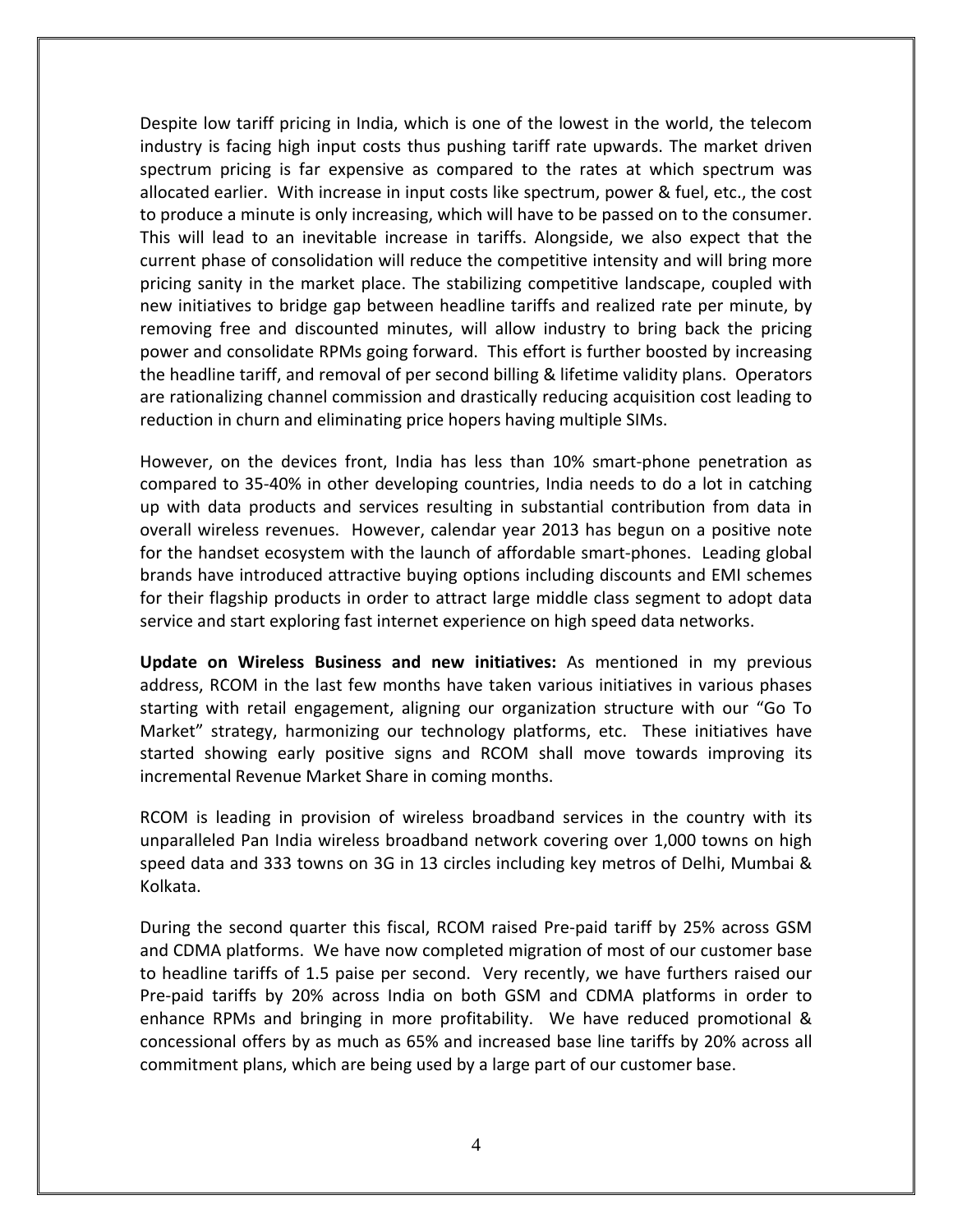RCOM is continuously working towards creating a healthy ecosystem for data services through 3G and High Speed Data networks, forging relationship with leading global brands for bundling of data products & services on both GSM and CDMA platforms, and entering into exclusive partnership with social media networks.

In the past we have launched proprietary GSM and CDMA tablets at a very attractive price points and tied up with leading handset providers to launch CDMA smart‐phones at affordable prices. In continuation, this quarter RCOM entered into exclusive partnership with Lenovo to launch a complete range of smart‐phones across screen sizes and processor speeds. These phones will be attractively priced and will work on CDMA and GSM network simultaneously using RCOM's 'Dual Core' network advantage that switch calls between the two networks automatically based on the strength and quality of RF signals.

In addition, we have also forged relationship with leading handset manufacturers like HTC, Blackberry, etc. in order to provide innovative products and services on our "Built for Internet" network.

Subsequent to our exclusive partnership with Google for Android platform, we had announced more partnerships and unique plans in the market including exclusive partnership with "WhatsApp", "Facebook Messenger", etc. Recently, we entered into a partnership with Twitter in India to launch a first of its kind bundled prepaid plan 'Reliance Twitter Access Pack' for all Reliance GSM subscribers in the country. Through this partnership, Reliance Communications becomes the first telecom operator in the country to partner with Twitter in India on the new 'Twitter Access' program.

RCOM currently serves 29.4 Mn. data customers on its network, out of which 7.2 Mn are 3G customers. Total data usage on our network has grown 21% quarter on quarter and stands at 27,240 Terabyte, which is highest in the industry. The large traction in data usage is coming from higher usage on social media sites such as Facebook, You Tube and What's App. Our tie up with Facebook and WhatsApp is also helping us in 'first timers' accessing limited data on their mobile in the initial days and later on becoming a full‐ fledged data customer. Hence our strategy of giving 'a teaser' at low cost to our customers of our superior HSD & 3G network and converting them into higher revenue generating data customers is working well.

### **New partnerships at RCOM:**

RCOM has undertaken key strategic initiatives on asset utilization, cost improvement and to improve overall operational efficiency.

• RCOM has entered into long term agreements with Alcatel‐Lucent and Ericsson for end-to-end managed services contract. These partnerships will further improve network performance and customer experience by offering Next Generation telecom solutions across multiple devices and platforms. Through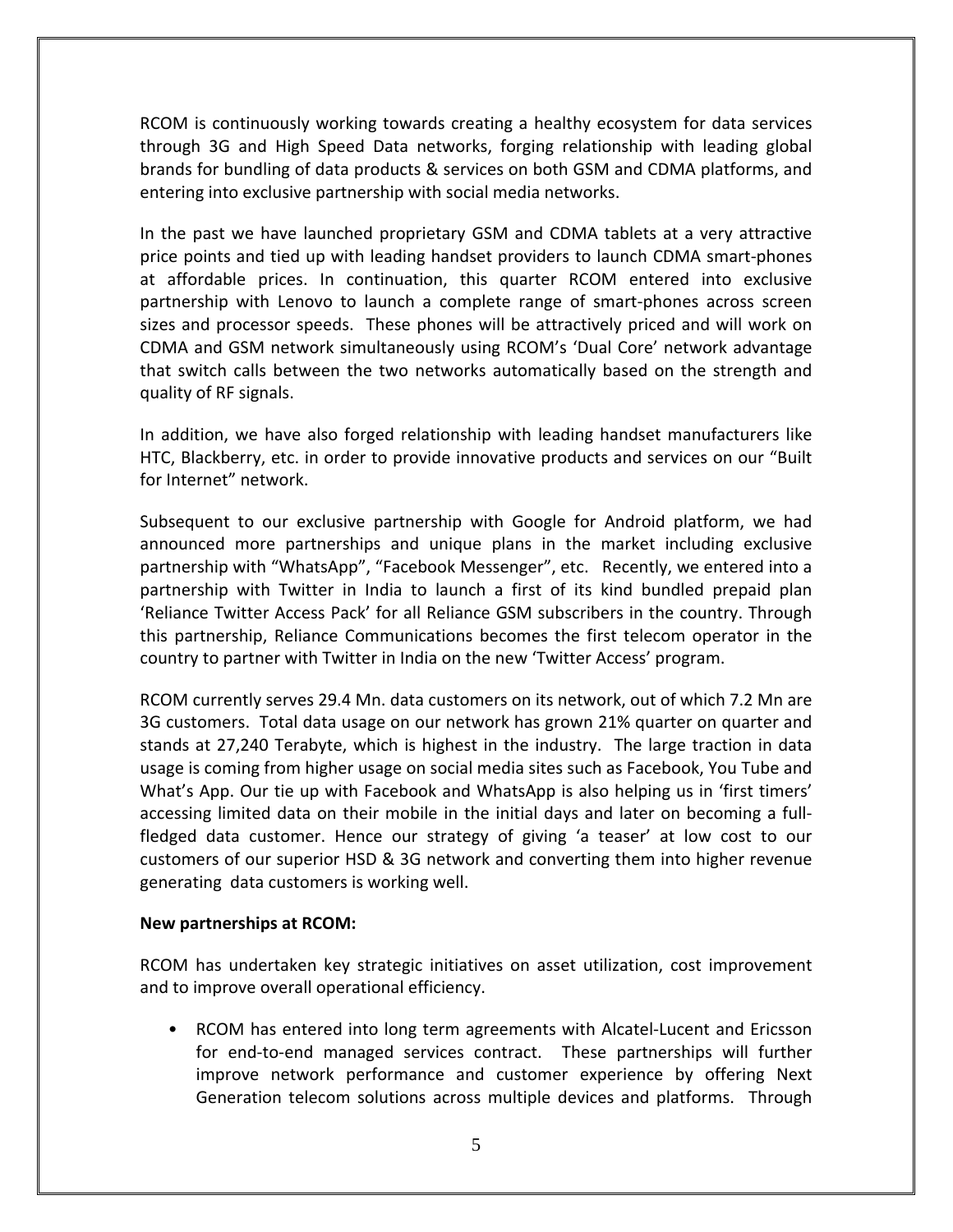these agreements, we are aiming to achieve cost effectiveness by introduction of next gen processes, tools and integrated management. This will help us in creating a leaner organisation, moving ~9,500 employees to partner's rolls, providing them with global opportunities. This will also reduce Investment risks with pre-defined costs, targeted towards enhancing customer experience. The contracts will deliver world‐class, seamless voice and data communications services to RCOM customers. Alcatel‐Lucent and Ericsson will enhance RCOM's operations and synergize independent wireless and wireline teams to form a single network management organization.

• Recently, we have unveiled plans to expand our network significantly through strategic 2G GSM Intra‐Circle Roaming agreements with existing operators, offering our customers wider coverage and uninterrupted service across the country. These arrangements will help in a fast‐paced expansion of RCOM's GSM network footprint at no extra cost, optimize Capex and Opex spends and allow the Company's customers a seamless roaming experience on partner networks. In addition, increased capacities will significantly improve both outdoor and in‐building coverage, providing RCOM customers with an enriched mobility and data experience.

The first such arrangement with Aircel offers RCOM customers seamless mobility and a wider footprint, while providing an impetus to the Company's yields, both in terms of revenue market share and customer market share.

These ICR agreements will increase RCOM's national 2G GSM network foot print by 10,000 base stations and bring in an addressable market of over 150 million pops, adding up to a market opportunity of over Rs 10,000 crore. All agreements with existing telecom operators are likely to be completed by the end of the second quarter of the ongoing financial year.

• RCOM signed an agreement with Reliance Jio Infocomm Ltd. for approx. Rs. 1,200 crore as one time indefeasible right to use (IRU) fees for sharing RCOM's nationwide inter‐city fiber optic network infrastructure. Under the terms of the agreement, Reliance Jio Infocomm will utilize fiber across RCOM's 120,000 kilometers inter‐city fiber optic network to provide a robust and future‐proof backbone for rolling out its 4G services. RCOM will in turn have reciprocal access to optic fiber infrastructure to be built by Reliance Jio Infocomm in the future. This agreement is the first in an intended comprehensive framework of business co‐operation between Reliance Jio Infocomm and Reliance Communications to provide for optimal utilization of the existing and future infrastructure of both companies on reciprocal basis, including inter‐city fiber, intra‐city fiber, towers and related assets.

Now, let me hand over to my colleague Mr. Punit Garg to cover Global Enterprise Business.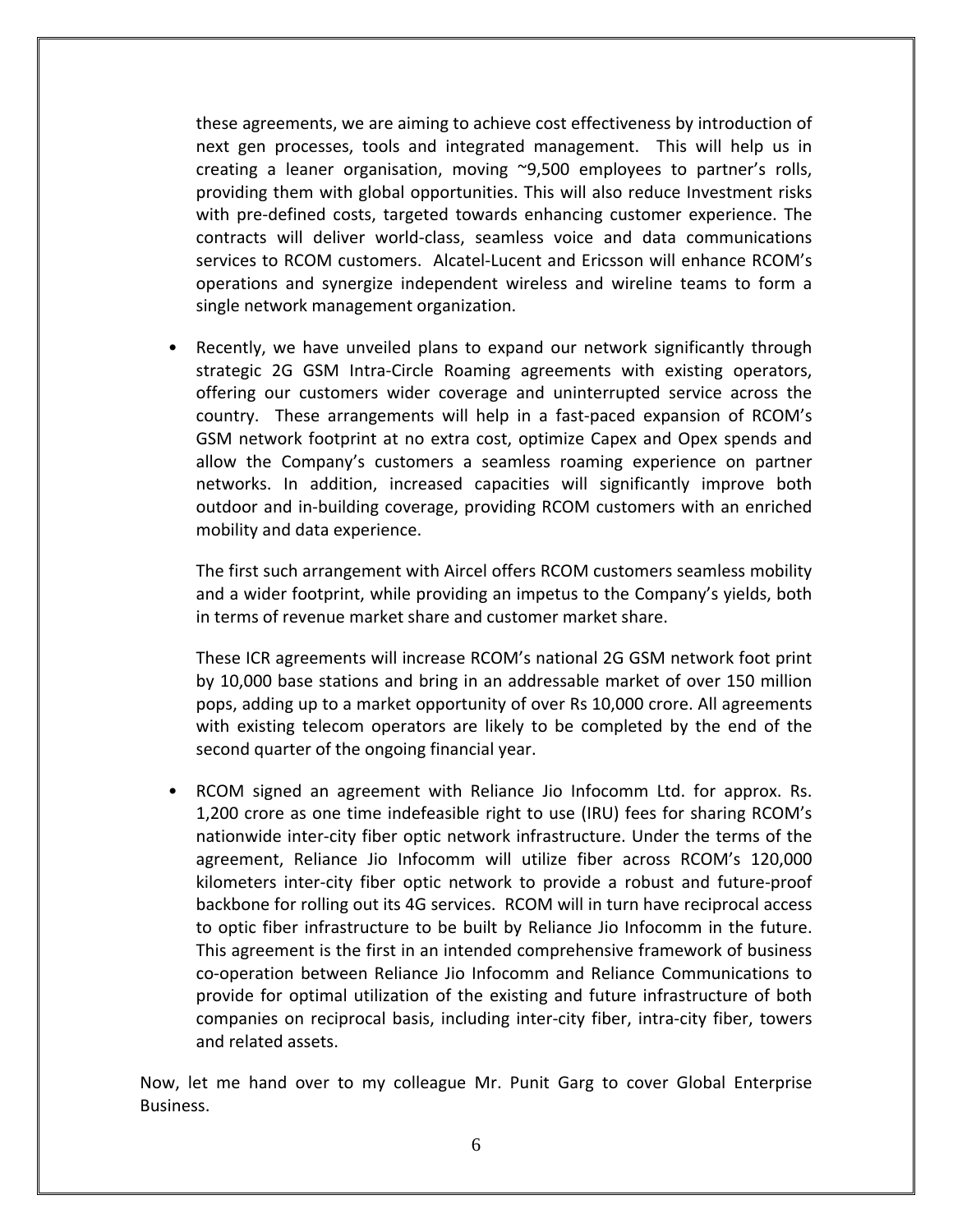# **Global Enterprise Business**

Global Enterprise Business Unit has seen good traction in Q4 2013 with a new order booking of approximately Rs.900 crore.

# **Carrier Business**

Our Carrier business continued its strong performance with order booking of over Rs. 480 crores.

One of our biggest milestones achieved this year was the activation of Hawk cable system in Egypt, which interconnects with Falcon at Suez and it's seamless integration with our global network. The 4‐fiber submarine cable system spanning 3,600 kilometers has an initial lit capacity of 200 Gbps. Designed with two routes – an express route between Marseille in France and Alexandria in Egypt and a local route, with a spur to Yeroskipos in Cyprus, Hawk represents the first‐of‐its‐kind global Mediterranean Gateway and Hub in Europe, connecting the Middle East like never before. It extends connectivity further to London, Paris and Frankfurt through our European terrestrial network and has the potential to enable 20 Tbps of capacity in the Mediterranean region, when fully lit. Hawk has the lowest latency connectivity offering high‐speed diversity between Europe and the Middle East / Asia, supporting high bandwidth intensive applications. The Trans‐Egypt backhaul in the form of two separate paths, fully diverse from FEA routes, ensures high reliability. The Hawk cable system demonstrated exceptional high resiliency, carrying 180 Gbps of data during the recent cable cut off between Egypt and India.

In another key achievement Reliance Globalcom's Trans‐Atlantic submarine network FA‐ 1 was upgraded using 100G technology, making us the world's first and only service provider to upgrade with 100G on this route. The upgrade enabled new high‐speed, low latency 100GbE and OTN‐based client services to be supported on our FA‐1 network. Carrier class Ciena platform has been deployed with an initial lit capacity of 400 Gbps (upgradable to 22 Tbps) to address future bandwidth demand between Europe and the US. With the upgrade completed, we delivered the first commercially available 100 Gbps circuit between Paris and New York, on FA‐1 South, to one of our large carrier customers in the US.

The compounding effect of rapid traffic growth requires carriers to make considerable investments to expand network capacity. In order to meet this demand, we successfully upgraded our global Transmission and IP backbones, spread over multiple cable systems and segments. Deployment of high‐end carrier‐grade Juniper routers in key business markets in Asia, Europe, the US and the Middle East regions enabled us to offer more economical and scalable services to our customers.

The International Voice segment continued its robust growth; traffic has grown by 8% on YoY basis driven by increase in inbound traffic. We continue to grow leaps and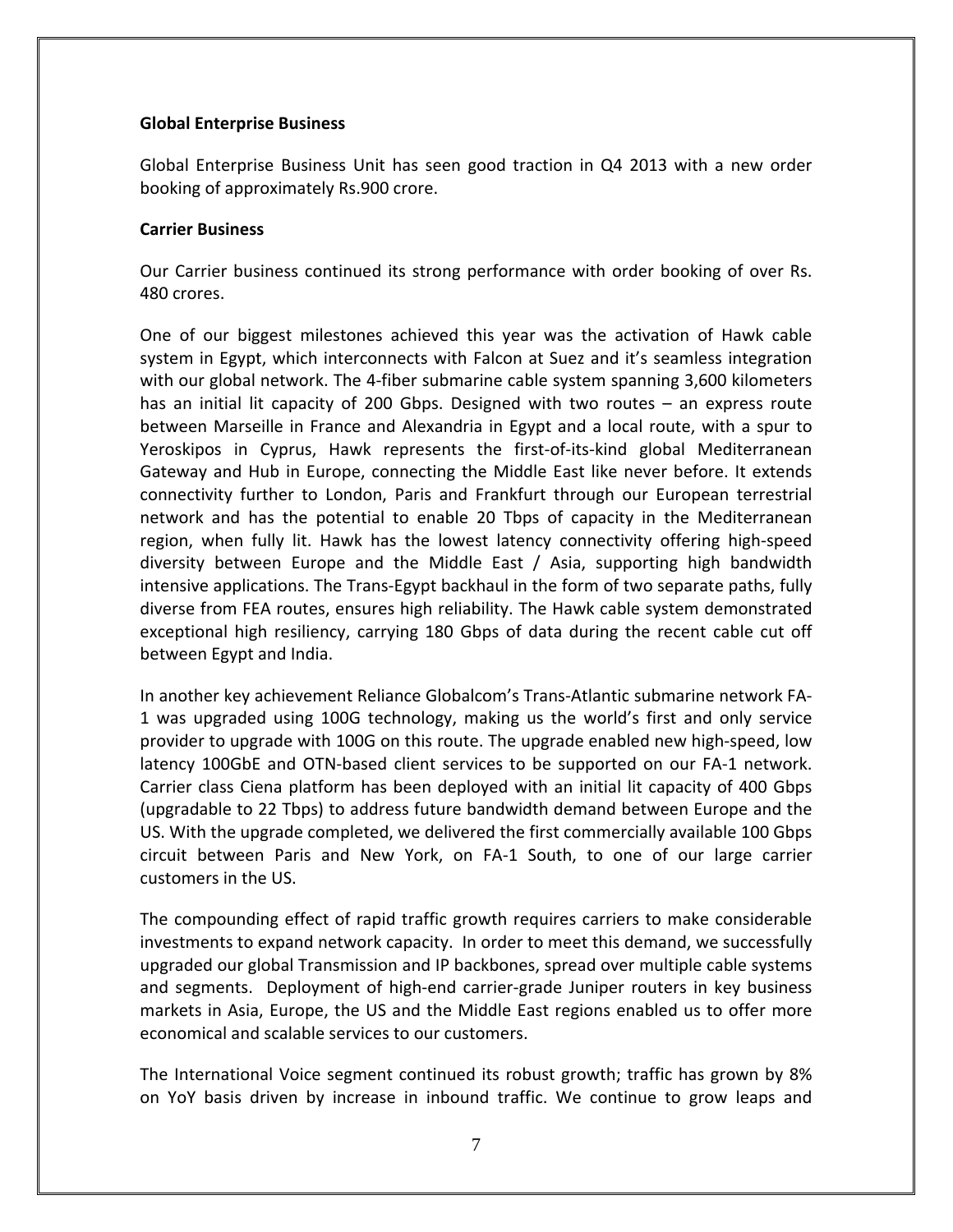bounds in Asia where our traffic has grown by 23% on a YoY basis. Our Single Board Number (SBN) service has grown by 14% on QoQ basis with increased demand from enterprise customers. In the National Long Distance business, we have signed orders of more than Rs. 71 crore primarily for bandwidth sales to private service providers.

We have crossed 300 plus customers in Reliance Global Call Enterprise segment and expecting to grow the numbers further. We are working closely with Global Enterprise and India Enterprise sales team to leverage their reach. RGC Enterprise service is currently available in 11 countries ‐ USA, UK, Canada, Australia, New Zealand, Singapore, Spain, Belgium, France, Netherlands and India. In addition our SIP Trunking calling option has been recently introduced to offer customers more convenient options for all their International calling needs.

# **Enterprise Business**

In Enterprise business, we achieved record Q4 sales of over Rs 420 crores.

We launched India first, Pay per Use model for Data Centre business. With this we continue to maintain our leadership position in Data Centre business, not only in terms of market share, but also in terms of Technology and Innovation.

We continue to strengthen our focus on the SMB market through the success of new flavor of VPN as Connect PrimeTM, launched last quarter. With 'Connect PrimeTM' we strive to provide the most cost optimized and efficient connectivity option to our growing SMB and Enterprise customer base. We have added over 6000 orders of Connect PrimeTM including several big Logos like SBI, Godrej, ICICI Bank, Café Coffe Day to name a few.

Our Q‐o‐Q success in the government vertical continued as we bagged order from UID authority of India, MP SWAN and MP‐SCADA, Webel, Corporation Bank of India and many others. We added several news logos in the Enterprise space across business verticals including financials, IT & ITES, Manufacturing and Media & Electronics.

Going forward we would continue to focus on providing the best service, technology and products to our customers both in the Carrier and Enterprise space. We would leverage our proven expertise in India and outside India to gain more wallet share of existing customer and increased revenue share with new logos.

# **CAPEX guidance for FY'14:**

We have budgeted Rs. 1,500 Crore towards capital expenditure during FY'14 mainly on enhancing coverage & data capacity on its 2G, 3G and High Speed Data network, building additional capacity in data centers, providing fiber optic backhaul on greater number of sites. Now, we are emphasizing more on sharing network with like‐minded operators in order to give our customers better network experience.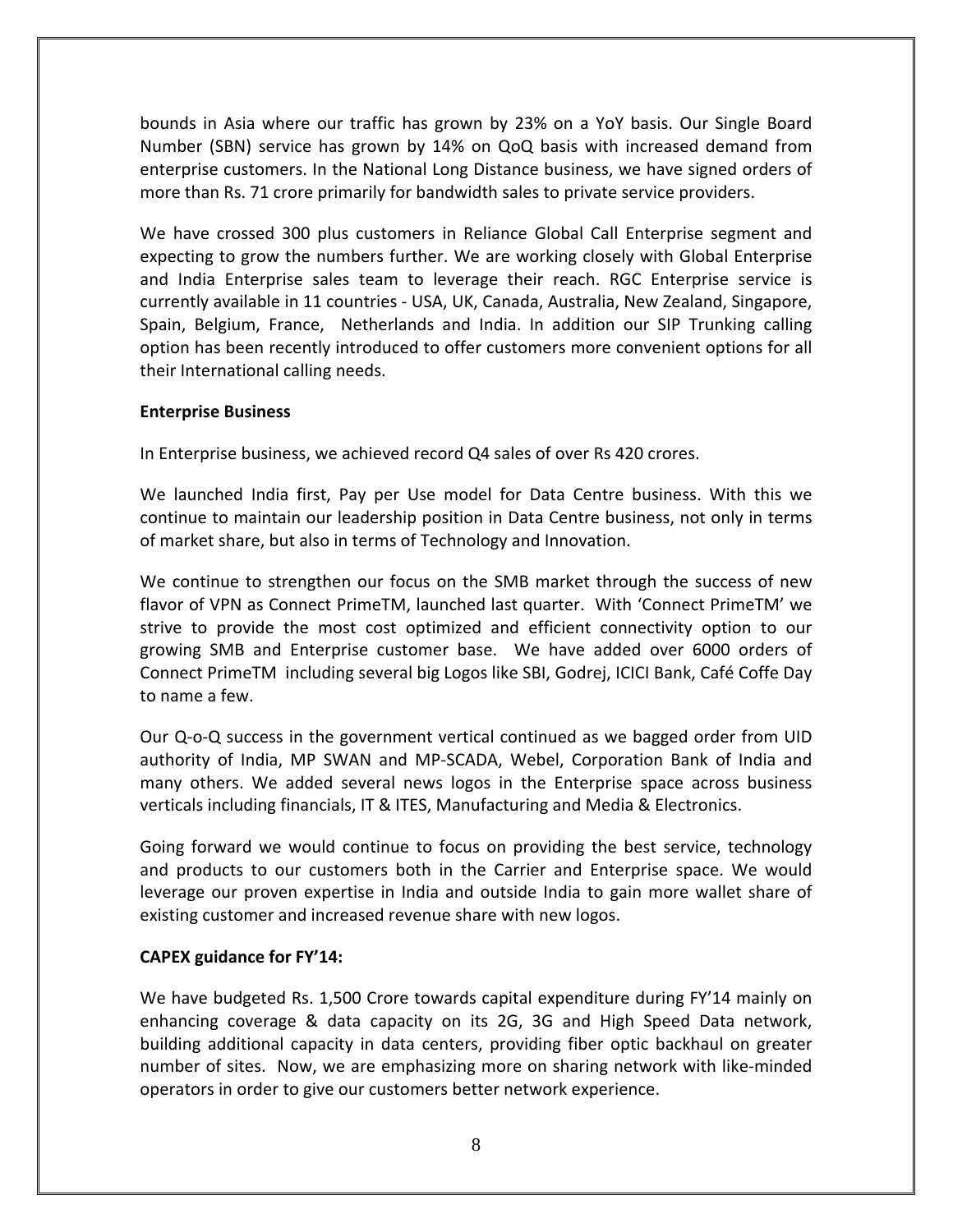### **To summarise, let me reiterate:**

- Industry is witnessing virtual consolidation leading to stabilizing competitive landscape and prudent market behavior by operators
- Pricing power is coming back with operators with reduction in promotional minutes and increase in headline tariffs leading to improvement in RPMs
- We continue to focus on the high growth and profitable data business, both, on GSM & CDMA platforms, leveraging our leadership position in the market place
- We have once again rationalized Pre-paid tariffs this quarter by significantly removing free minutes and increasing base tariffs by 20% in all our commitments plans in order to enhance RPMs and bringing in greater profitability
- We continue to enter into strategic alliances and partnerships to enhance device ecosystem, providing easy access to social networking, expansion of network and enhancing asset utilization.

Finally, I would like to say that RCOM will pursue strategies that shall help the company to achieve profitable growth through innovative product portfolio, forging partnerships & alliances, superior network experience and customer centric approach.

Thank you. And I would now like to hand you back for the Q&As.

# **Moderator:**

Certainly Sir.

At this time participants who wish to ask a question, please press \*1 on your telephone keypad and wait for your name to be announced.

First question comes from Mr. Sachin Salgaonkar from Goldman Sachs. You may go ahead please.

# **Mr. Sachin Salgaonkar:**

Hi, thank you for the call. I have three questions. My first question is on your revenue per minute. I understand RCOM is one of the first operators in the Indian telcos to have raised headline tariffs, but yet when we look at the revenue per minute it is not getting reflected into your RPMs, so any color you could provide, when we could see the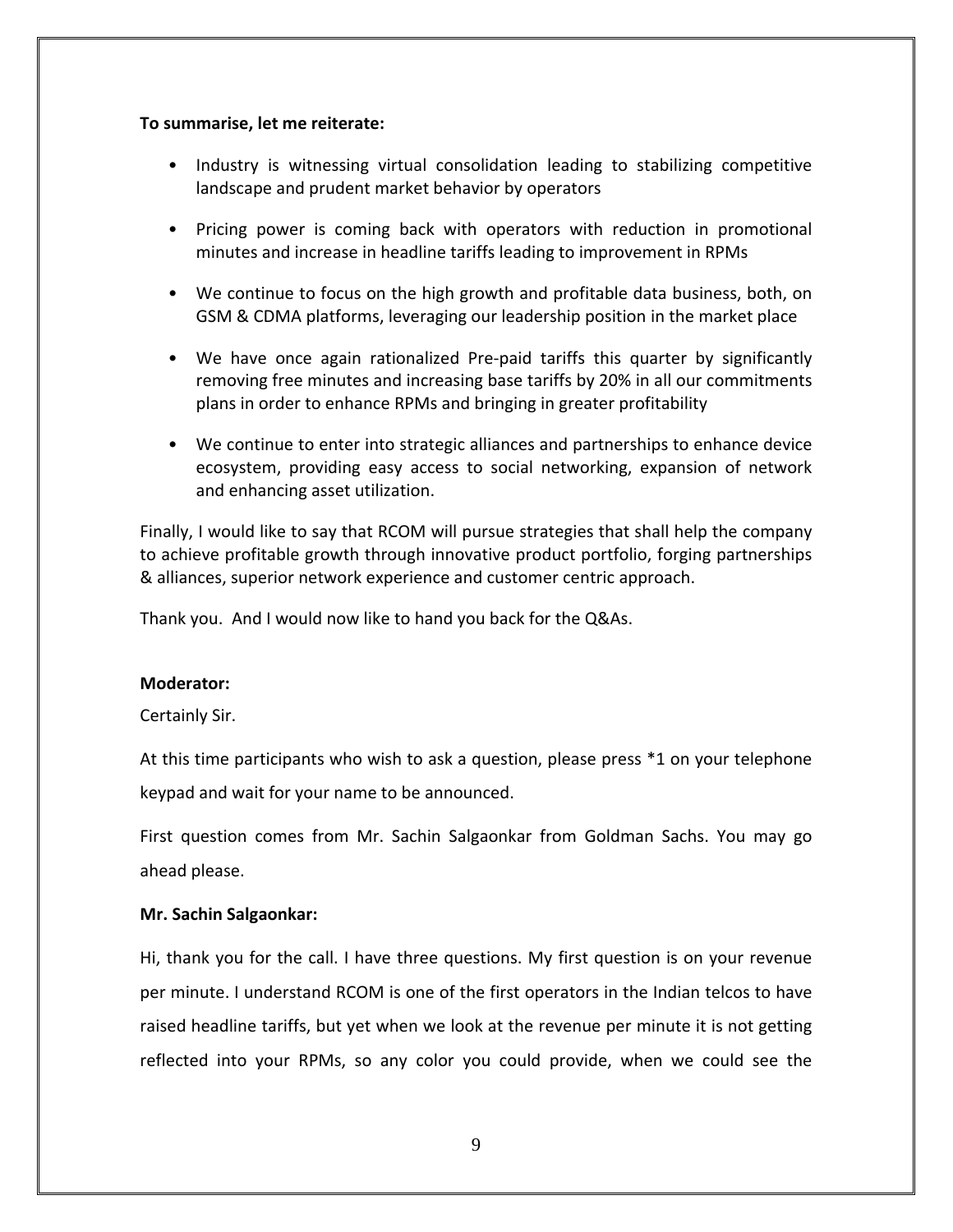benefits coming from various headline tariff hikes and the free minutes curtailing which RCOM is doing? That is question number one.

My second question is, could you provide any data points with respect to revenue break‐up as in, how much of your revenues currently is coming from CDMA, GSM, and how much from data, and how do you see that trend changing over a period of 12‐18 months?

And lastly, what are RCOM'S thoughts associated with the one‐time spectrum payments, as you know it is in the newspapers that one of your CDMA peers returned the CDMA spectrum apart from two circles, so just wanted to understand RCOM'S thoughts.

Thank you.

#### **Mr. Gurdeep Singh**:

Thanks Sachin and wonderful to have you on the call.

So, let me take up your second question first and that should give you a flavor. For the first time we are going to share some revenue break up with you. If you look at the wireless growth, yes it is 2.5%, but if we dissect it and say what is the growth of our GSM and data business, which are the two growth engines identified at RCom; so, GSM business plus any internet revenue that we get put together now constitutes 64% to the wireless revenue. What was it one year ago? 59%. So, over a year's time in the four quarters we have moved 500 basis points as a contribution coming from GSM and data to the overall wireless revenues. It's happening because sometime in the middle of last year we changed course, we aligned the go‐to‐market strategy purely spectrum led, we divided the Indian markets from a GSM construct basis into 3G metro, 3G lit markets, and non 3G markets. We also identified our positioning with respect to revenue market share and customer market share, what our pricing needs to be, what our branding elements have to be, and what our organizational capabilities and distribution franchisee needs to be. So, we have put the entire marketing mix and go-to-market elements differently for all the three boxes and continued to pursue our traction in the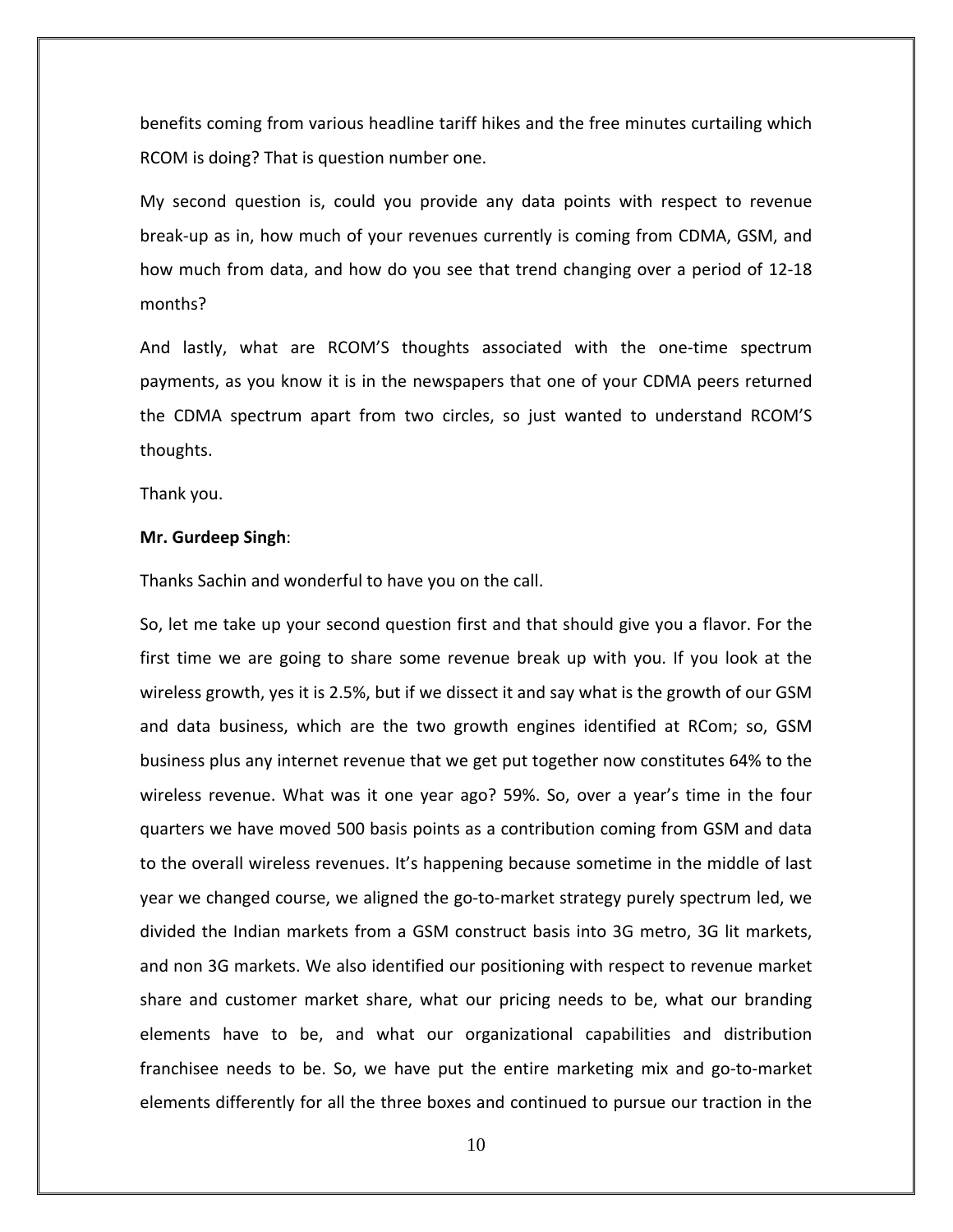market. I am very happy to share that it is beginning to pay off. So, that is one result of the fact that our GSM and data revenue contribution from being 59% to the wireless a year ago now stands at 64%, and quarter on quarter we are seeing this share go up. We visualize that this will continue to be the significant part of our revenue and our growth engine. We had consciously taken a call about 4 months ago and said that we are going to convert the CDMA network to a high speed data network by being a dominant player in the wireless broadband access large screen format market, which is largely dongles, and make a sincere effort, now that the chipset technology has enormously changed, to bring the branded handsets into the CDMA smart phones. In that pursuit we first tied up with Lenovo and we are ready to launch a couple of models this quarter, and you will see our initiatives taking place with HTC, we are making our efforts with BlackBerry, and you will see us making a number of more announcements in developing the ecosystem of our CDMA handsets. What's good about the CDMA device ecosystem is that it is coming as a C+G, CDMA plus GSM, and in future we do not rule out the possibility of rolling out HSD+GSM‐CDMA phones, or dual core phones. Our idea is to lower our dependence on pure play CDMA voice customers and going forward we want to convert the CDMA usage to high speed data or dongles and smart phones, hence we will be undertaking a lot of migration plans which we are already doing, converting CDMA customer to GSM or within the CDMA upgrading them to the CDMA+GSM customer. So, I am very happy to share that our change in the strategy is beginning to pay off, and it's just been a one full quarter of implementation as we started that in the September October last year. So, last quarter it was the first full quarter impact. We are very‐very overwhelmed with the response that we are getting.

Secondly, on the RPM, we had changed the headline tariff in the end September, early October. We had said that time that to migrate the entire customer base into the new headline tariffs would take 4‐6 months because people buy different plans. We completed this exercise by the third week of April. . So now all our customers are on headline tariff. Secondly, it was natural as a corollary to follow from having completed the headline tariff to change the commitment plans. Our commitment plan tariffs have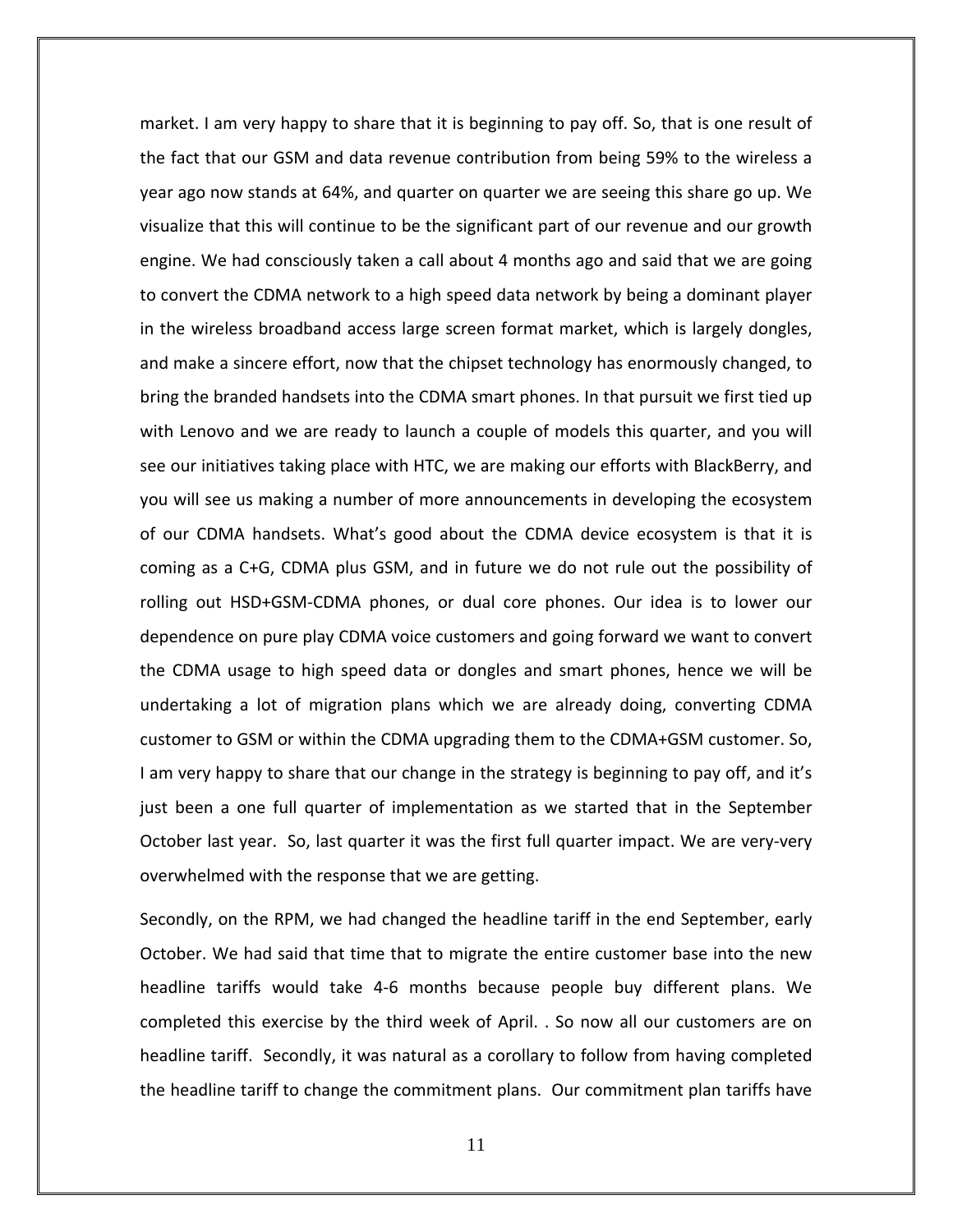now been increased anywhere between 20‐30% as you have seen it, and in large CUG plans or large on‐net plans where we had high number of abusers, we have cut down the free or promotional minutes by as much as 65%. We believe the combination of the two, as this exercise will take again another 3 or 4 months, will really help us harden or sharpen our RPMs as we go forward. Having said that, if you were to ask me are we beginning to see the effect of the RPM on the network? Yes. We have been able to hold and harden the RPM on the backdrop of lot many operators shutting down their circles, be it in CDMA or in GSM. There was obviously a case for a good land grab at that point in time, and in land grab you don't change the consumer plans or the plans that they are used to. We have made all possible efforts to get consumers as much as we can out of the land grab at the price plans that they were used to under our MNP program. I think from the early signs of this quarter and going forward we do not rule out the hardening of RPM in line with also the traffic increase. Having said that Sachin, let me also share some more statistics which could be useful to derive this analysis. We have nearly 6 lakh abusers on the network. These abusers use anywhere between 4,000 to 5,000 minutes in a month, virtually impossible for a human being, so they really abuse the system by connecting to call centers, etc. It is our endeavor to correct these commitment plans by cutting the usage dramatically down because most of them use larger plans, 6 months or 9 months plan. We don't mind losing these customers because they are really pulling the RPM down and company's traffic goes down. So, going forward if you minus the abusers and if you look at the balance of the network, I am happy to state that our traffic is rising sharply and our RPMs are also holding good. So, once we get these abusers out of the system you will see the complete correction on the RPMs that will take place. So, that is some insights that I wanted to share. So, that is the second point.

Third point, on your one-time charge. Look, we have been legally advised and that is why we approached the Honorable Courts that we have a contracted spectrum coming under the licensed conditions being 6.2 MHz for GSM and 5 MHz for CDMA, and we hold that position and I will not be able to comment further because the matter is sub‐judice in the Honorable Courts.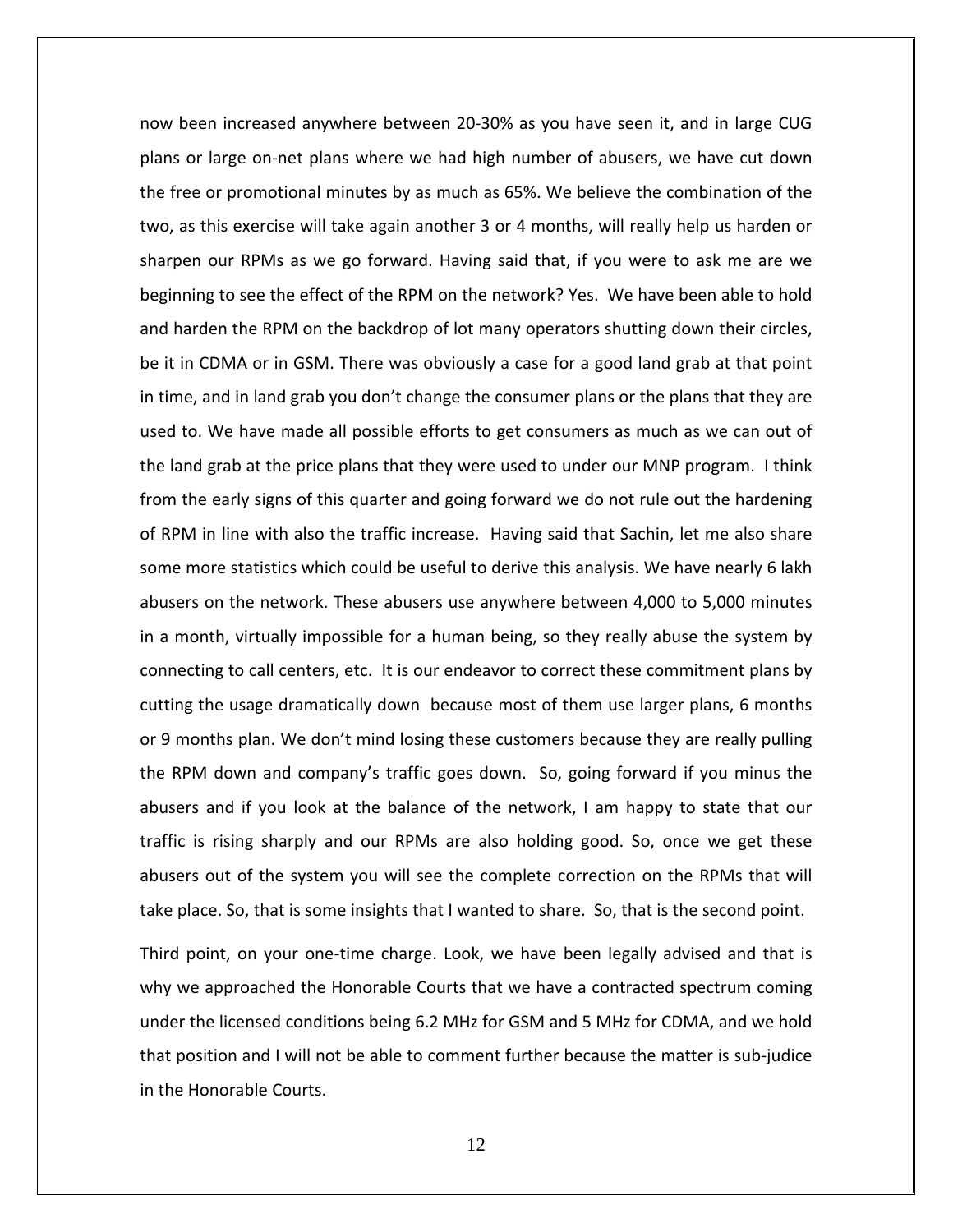Hope I have answered all your three questions.

#### **Mr. Sachin Salgaonkar**:

Yes, Gurdeep, thanks a lot for those detailed answers, really appreciate it. One small follow up question, I understand your GSM + Internet revenues are roughly 64%, and I guess the internet is more like dongles + smart phones, so could you provide any color or break up in this 64%, what is more dominant, is it the GSM or is it the internet which is the dongles as well as smart phones?

#### **Mr. Gurdeep Singh**:

Sachin, there are two parts. Let me answer this question in two parts, and I forgot and my sincere apologies. The GSM + Data, which is 64% of our wireless revenues has grown last quarter 6% quarter on quarter. I forgot to mention that. And if you look at the trajectory of this growth over the previous four quarters, we have been ahead of the industry growth in this segment in the last three quarters. In Q2 we gained 100 basis points on revenue market share, then we grew in the last quarter, October‐December, and we grew again in January‐March. The point I want to make is that RCOM is on an accelerated growth path, we have left behind our declining phase that you witnessed for 8 to 12 quarters, and we will only get better and better as we go forward. Having said that, our large part of the revenue comes from 2G internet, which is the GPRS users, dramatically growing 3G customers, and in light of some of the operators, I will not name them, who have given up the circles in the CDMA spectrum or have reduced their spectrum holding dramatically, is also unleashing new market opportunity for our CDMA spectrum which we believe, we have been advised legally that our contracted spectrum is 5 MHz which we are holding onto right now. We believe there is a great window of opportunity and we are beginning to see the traction in that direction. So, if you put that together, GSM + Data, surely the quarter on quarter growth will be exponentially high on the data, but GSM continues to grow handsomely and beat any market leader in terms of its growth quarter on quarter. So, going forward we see the mix continues to change favorably of the entire wireless revenue towards GSM + Data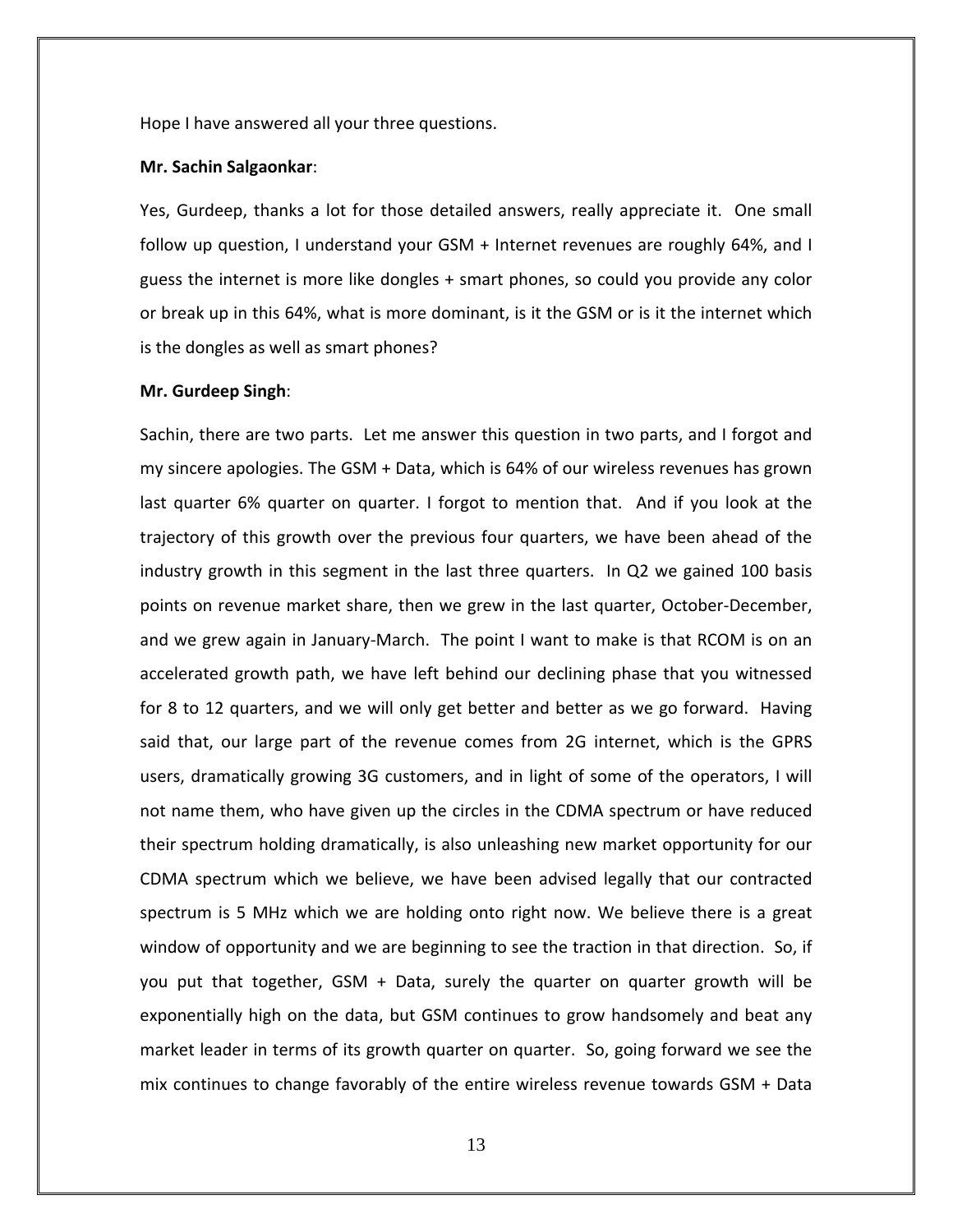and continue to lower our dependence on pure play CDMA voice business, which I am sure you will agree is a stressed ecosystem, and we will make further attempts to reduce the dependence either by migrating them to GSM, or upgrading them to CDMA smart phone.

### **Mr. Sachin Salgaonkar**:

Got it. Thanks a lot and all the very best.

### **Mr. Gurdeep Singh**:

Thanks Sachin.

### **Operator**:

Thank you sir.

Next question comes from Reena Verma from Merrill Lynch. You may go ahead please.

### **Ms. Reena Verma**:

Hi. Thank you very much for the call. Just a couple of questions. Firstly, I just wanted to understand your free cash profile on a full year basis, if you could please share with us whether you have generated free cash on a full year basis, and just walk us through the numbers please.

My second question is about the fiber sharing deal that you have signed with Reliance Jio, should we factor the entire Rs. 1,200 crores as your EBIDTA for first quarter of fiscal 2014? Have you received the money? And, I know that in the global business you had changed your accounting policy for IRU about a year ago or thereabout, so I guess you will recognize the entire revenue at one shot, is that right?

And finally, on the tariff increase that you have announced or the tariff changes, the 3‐4 months that you suggest it might take, is that just the execution time to put through the changes or what is it that will happen during those 3‐4 months before we start to see the impact, or is it the time line of recharge of different subscribers on your system and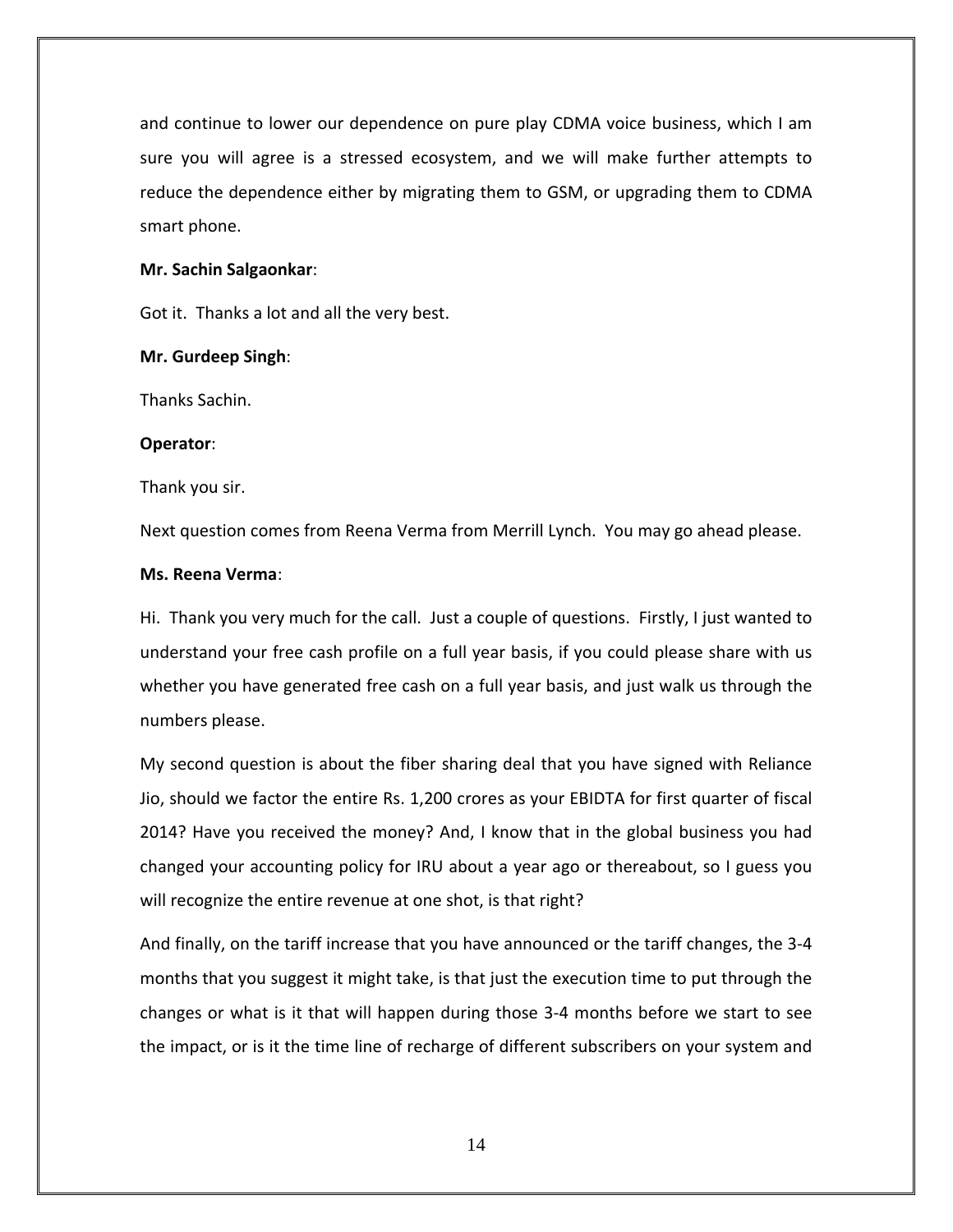hence you think it will take 3-4 months? I would appreciate some clarity on these aspects.

Thank you.

#### **Mr. Gurdeep Singh**:

Thanks Reena. I will ask my colleague Arvind Narang to respond on your free cash flow.

#### **Mr. Arvind Narang**:

Reena, if you look at our annualized EBITDA on a regular basis it has been in the range of around Rs. 6,500 crores, capex spent is around Rs. 1,550 crores. In the last fiscal year FY13 we have made interest payment of around Rs. 2,500 crores, that makes the total around Rs. 4,000 crores, and barring some change in the working capital you have around Rs. 1,500 crores approximately, which is coming out as free cash flow. And very recently, on May 10th, RCOM has made the full repayment of one of the ECB facility of half a billion dollars or Rs. 2,700 crores on its due date. So, does that answer your question?

### **Ms. Reena Verma**:

Thank you Arvind, I am unable to tally the free cash numbers which you just said with the net debt increase on a year on year basis.

### **Mr. Arvind Narang**:

There is no increase in net debt per se, and in fact it has been coming down. If you look at the Q4 numbers the increase in the rupee debt, is on account of refinancing of some of the foreign currency loans to rupee loans, and when you look at the foreign currency loans the impact is partially negated because of the notional or unrealized foreign exchange variations. So, actually there has been no increase in the net debt, it has actually been in the range or marginally coming down.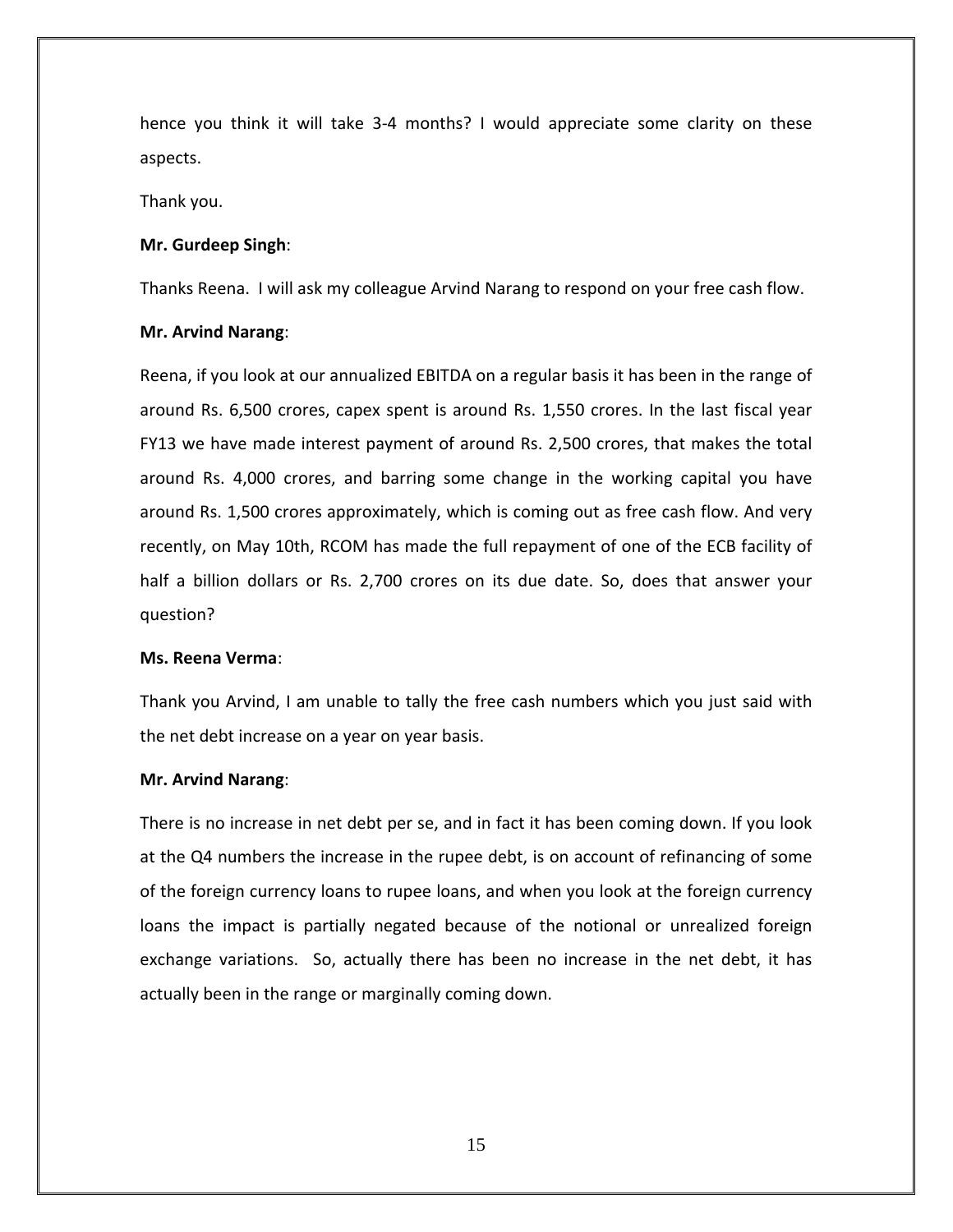#### **Ms. Reena Verma**:

Arvind, I am sorry to persist, but you know when I look at your March 2012 quarterly report, the net debt in that March 2012 quarterly report was around Rs. 35,800 crores, and in your March 2013 quarterly report it is around Rs. 38,800 crores, so there is a Rs. 3,000 crore swing in net debt as reported by you, and this doesn't reconcile with the free cash position when I work from top down. This is what I needed help with.

#### **Mr. Arvind Narang**:

If you reconcile, the swing is largely due to the foreign currency variation during the year. There is no increase in the net debt per se, in fact some of the payables on the short term debt side or on the current liability side has also significantly come down during this fiscal year especially during this quarter. So, this has been on a declining trend barring some of the foreign currency fluctuation which is playing the role giving an indication that it has not reduced much.

#### **Ms. Reena Verma**:

Sir, is Rs. 3,000 crore the forex swing on your overall debt position?

#### **Mr. Arvind Narang**:

Around Rs. 1,500 crore.

Ms. Reena Verma:

No, Rs. 1,500 crore was the free cash you generated, your debt has swung by Rs. 3,000 crore upwards?

### **Mr. Arvind Narang**:

I am saying the impact of the foreign exchange is in the range of around Rs. 1,500 crore.

### **Ms. Reena Verma:**

Okay, and the remaining Rs. 1,500 crore?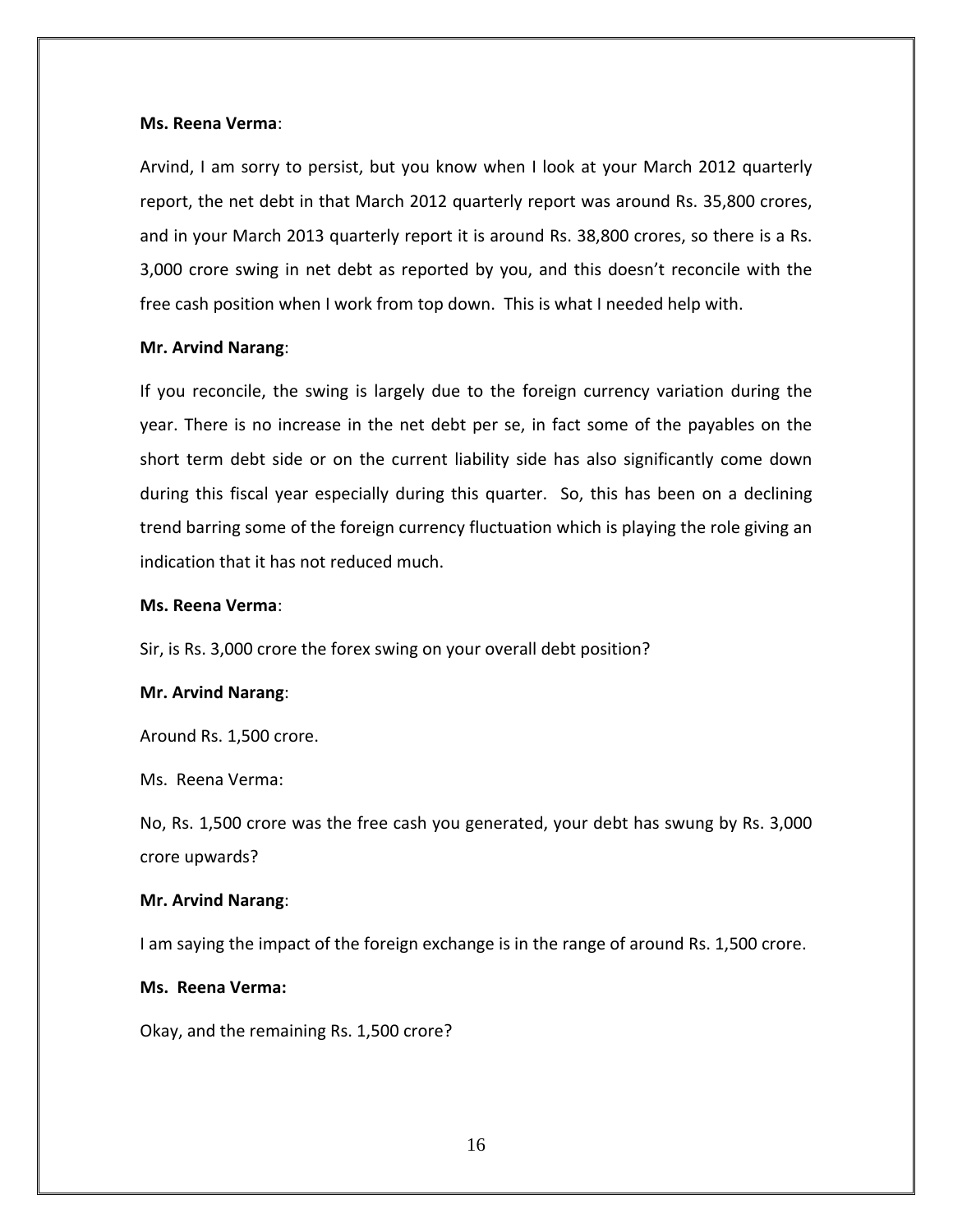### **Mr. Arvind Narang**:

Reena, I will reconcile that over the last 4 quarters and I will revert to you.

### **Ms. Reena Verma:**

Yes, I am just repeating again that on a full year basis I am having problems with reconciling your free cash and your net debt profile after accounting for working capital increase.

### **Mr. Arvind Narang**:

Yes, there has been reduction in the current liability as well, right?

### **Ms. Reena Verma:**

Yeah, I have accounted for your working capital swing Arvind, but I am unable to tally the numbers, but anyway I am happy to take it up off‐line with you.

# **Mr. Arvind Narang**:

Sure.

# **Ms. Reena Verma**:

Can I get some clarity on whether the one off which you put in your notes to accounts for the quarter, of Rs. 550 crore, is it okay to strip back both from the top line and EBITDA for the quarter?

# **Mr. Arvind Narang**:

Okay, you can from EBITDA but not at a PAT level, because there are certain one offs below EBITDA, but if you have any specific question on that we are happy to answer.

### **Ms. Reena Verma**:

Okay. And on GEBU please can you guide us on, when we should book the Rs. 1,200 crore, I mean what line item please?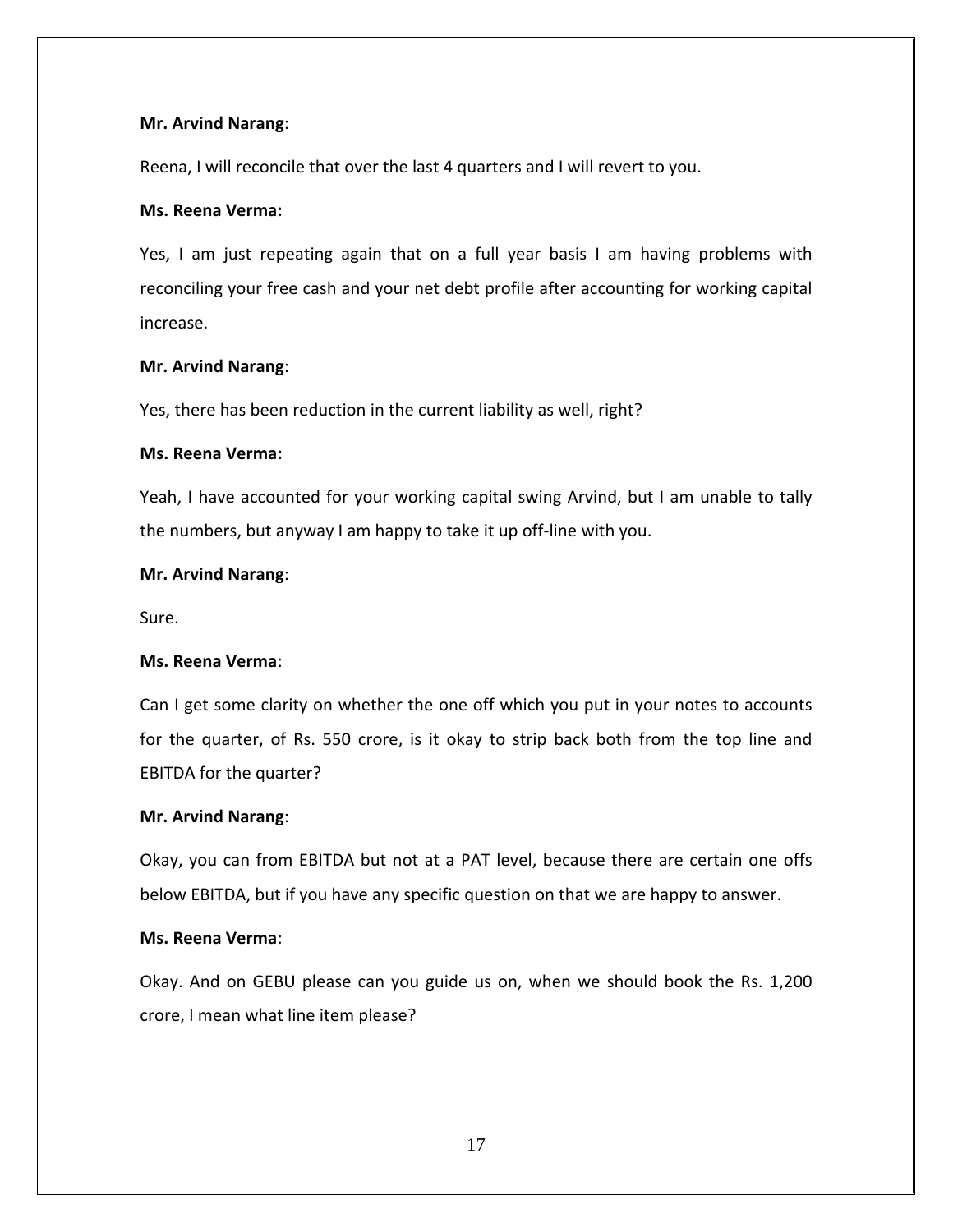### **Mr. Punit Garg**:

Our fiber deal of Rs. 1,200 crore IRU, pertains to the current year 2013‐14. When we book the sales here, all of revenue is going to be recognized as we deliver the 120,000 kilometers to the customer. More so, your question that should 100% be recognized as EBITDA, I would only add here that yes a very significant part would go into the EBITDA but there would be some minor expenses involved in terms of delivering this like, fiber testing, and all of those provisioning etc. to them. So, those are minor expenses, but yes mostly it would go into the bottom line.

### **Ms. Reena Verma**:

Punit, I am sorry to persist, but just to be clear, when should I recognize this?

### **Mr. Punit Garg**:

As I said Reena that this would be recognized as we deliver this 120,000 km, meaning if I deliver 40,000 km, I will recognize in that quarter 40,000 km, and when I deliver next 40,000 km I will recognize it then. Yes, it would happen over this year, but it could take around 8‐9 months for us to deliver the entire capacity.

### **Ms. Reena Verma**:

But the entire Rs. 1,200 crore you reckon will come in FY14?

### **Mr. Punit Garg**:

Answer is Yes.

### **Ms. Reena Verma**:

Okay, thank you very much.

### **Mr. Gurdeep Singh**:

Coming to the tariffs Reena, see tariff is two tiered, one is the base head line tariff and then the commitment plan or tariff vouchers. The question that you asked is that do we know when the consumer's recharges are going to lapse and when they will convert to this? Answer is yes, because consumers are into weekly, fortnightly, monthly, quarterly,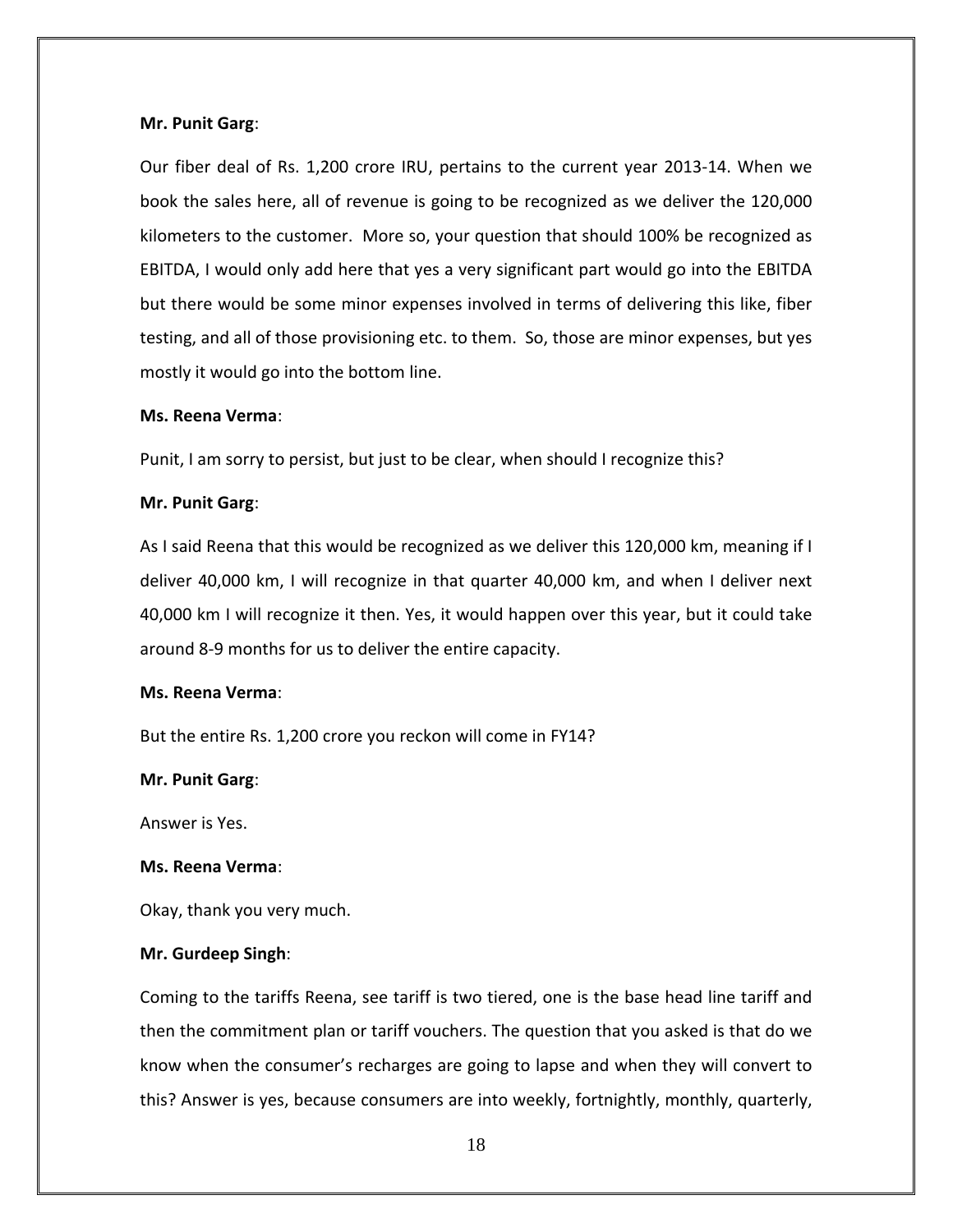six months, nine months commitment plans, and that is the reason I said that on an average it takes 3‐4 months to migrate the large or the significant part of the customers into the new tariff plans. So, that is why I said that.

### **Ms. Reena Verma**:

Thank you very much Gurdeep. Thanks very much for your answers.

### **Operator**:

Thank you ma'am.

Next question comes from Shobit Khare from Motilal Oswal. You may go ahead please.

### **Mr. Shobhit Khare**:

Sir, good afternoon and thank you very much for the opportunity. My first question is on wireless margins and RPMs. Sir, you did mention in the last call about a possibility of 6‐8 paisa increase in the wireless RPMs, so just wanted to reconfirm what you have seen in the last quarter, basically RPMs have been flat, but would you still maintain that sort of an estimate for the wireless RPM for the industry? That is first.

Second is on the wireless capex. For this quarter probably it was the lowest which we have seen, capex to sales is almost 2%, for the year also 3%. So, given that your capex guidance for the year is flat for the next year, can we sustain this low level of wireless capex to revenue?

And third is on the current liabilities. Over the last one year we have seen a significant decline there, and probably that is impacting the net debt number also. Is this level a sustainable number or we should see a further decline in the current liability numbers?

### **Mr. Gurdeep Singh**:

Thanks Shobhit. Let me take up the questions; first one on the RPM that do we see a 6‐ 8 paisa as a future scope of RPM increase? My answer to that is Yes. The reason? I think we have just completed the exercise of RPM correction, both headline and now the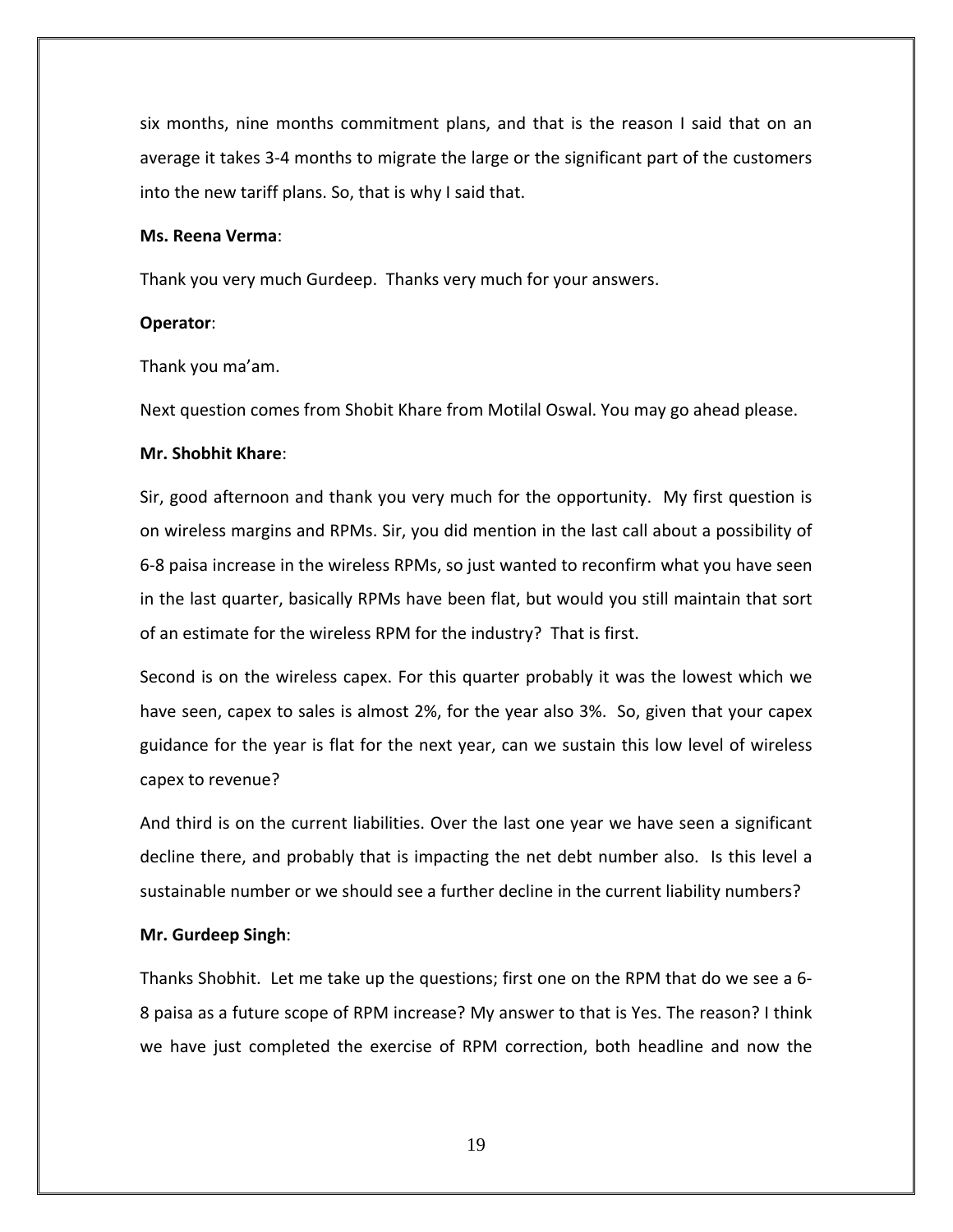toppings, both the combinations put together will show the positive RPM swing as we go forward.

Second, contraction of players, hyper competitive stage is behind, pricing power is back to the pan India scale operators, and as I said last time as well that we are not seeing any inverse linear relationship between price hike and the traffic, we hope this will continue. Yes there will be a marginal drop in traffic coming from the abusers and they are well planned and intended. I would say that going forward it should be fair to assume that RPMs will harden in the space of the inflation or the cost of input going up. I do not think the telecom industry is at a stage where we can absorb the rise in the input material or the cost or tied against or run against the inflation in the market. So, it will be fair to assume that RPMs will increase.

Secondly, I think we need to dissect the capex and look at little more in the value chain of the capex where it is going and how. As I said last time as well, we are pre‐invested in our business when it comes to transport and back haul. Much of our competitors are busy spending money to develop the back haul and transport, because you cannot transfer data unless you have a robust back haul mechanism, and I think that is an area where we have done extremely well by pre-investing. Having said that, industry today has an excess capacity on the passive infrastructure and it also has a lot of underutilized capacity with many players the moment you go out of the top 5‐7 towns of any state. Our objective going forward is to be smart in deploying the capex. If you look at what we announced saying that we are in discussion with many operators to put 10,000 2G base stations on air, I mean if one were to do it in a traditional sense I am sure you can calculate well enough, it may cost Rs. 1,200 to Rs. 1,500 crores of capex, but if you put the ICR impact, which is coming without capex, where we are being smart to get revenues without committing the cost in advance, the capex guidance put together visible and invisible is anywhere closer to Rs. 3,000 crores, and I think we have been smart in this. We have been very aggressive in forging alliances, we have many of the other partnerships right on the table for signatures now which we will make announcements during this quarter. I am really confident that with the 10,000 base

20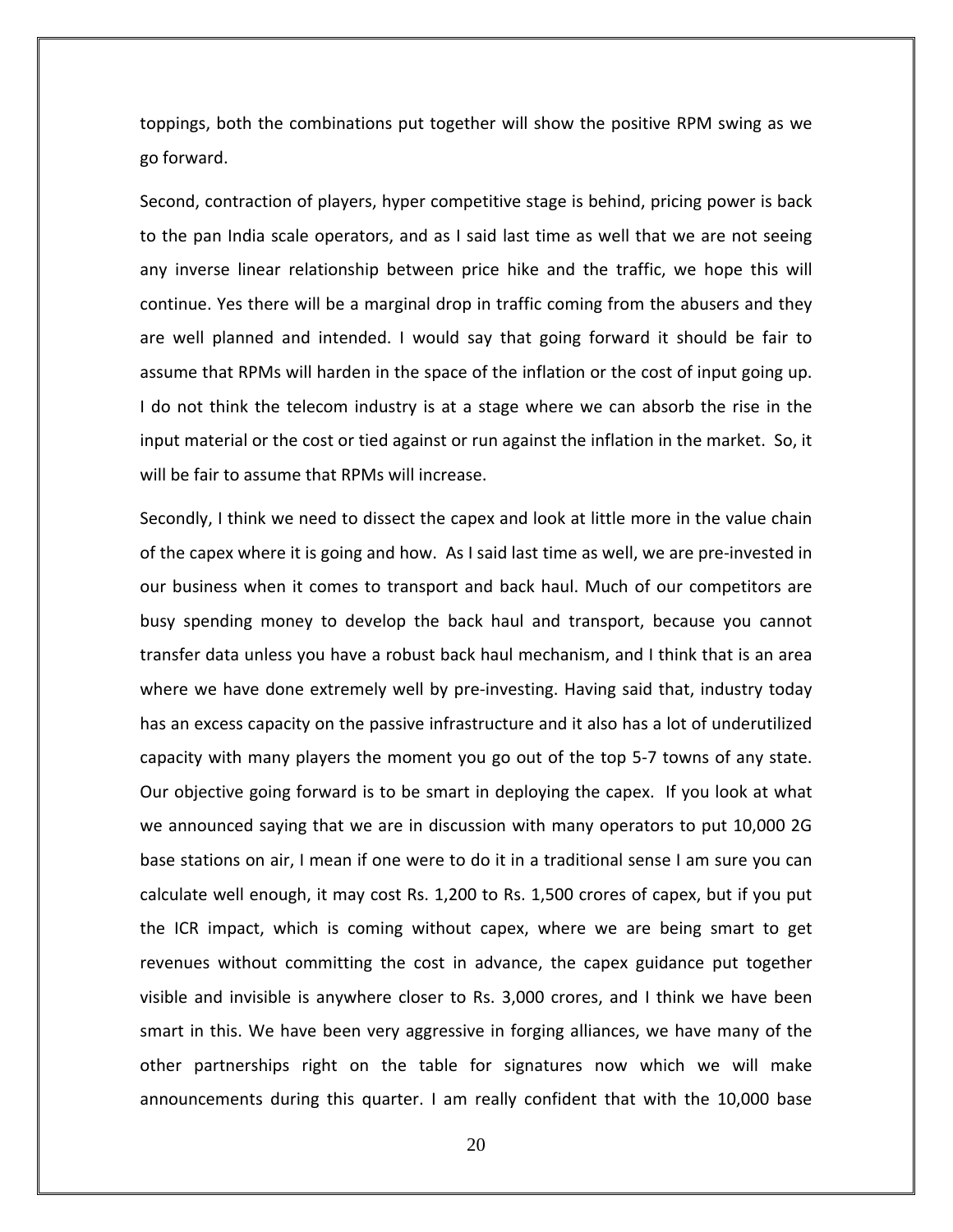stations, 2G expansion coming through with the ICR, and our expansion into high speed data network, especially in our 3G dark markets, and deployment of 3G, where we have committed and said that in all our 3G markets we want to have a footprint which is a leadership footprint in 3G. So, this capex will suffice for us to meet that objective keeping in line that 3G can only go where there is a smart phone penetration.

# **Mr. Arvind Narang**:

Yes, Shobhit, so on your question on current liabilities; the current liabilities have significantly come down. In this quarter it has come down by Rs. 2,500 crores without provision and over Rs. 3,000 crores with provision. This shall gradually keep coming down over a period of time. If you observe we have reduced the current liability numbers significantly in the last few quarters.

### **Mr. Shobhit Khare**:

Okay, so it will reduce from this level also?

### **Mr. Arvind Narang**:

Not a step function, but gradually.

### **Mr. Shobhit Khare**:

Sir, over the next 1 or 2 year period if we have to look at it?

### **Mr. Arvind Narang**:

Our endeavor would be to keep reducing it. However, there are some unbilled revenues which are part of the current liabilities and those could be there.

### **Mr. Shobhit Khare**:

Okay, thank you sir, and all the best.

# **Operator**:

Thank you sir.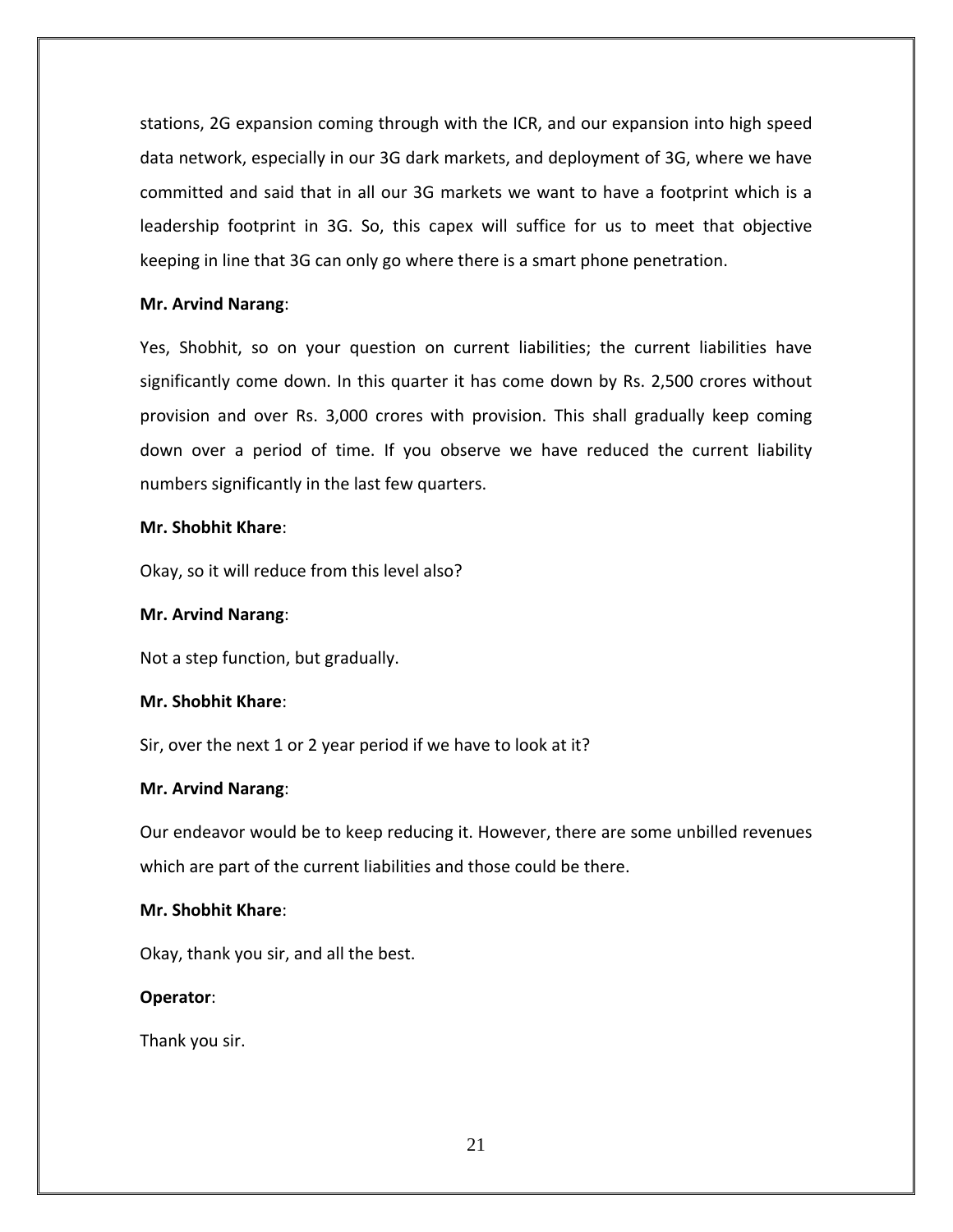Next question comes from Mr. Gaurav Malhotra from Citi Group. You may go ahead please.

### **Mr. Gaurav Malhotra**:

Hi. Most of my questions have been answered, just a couple of them, we have seen little bit of a spike up in both interest as well as depreciation in the current quarter, so just wanted to get some understanding of how we should look at it.

### **Mr. Arvind Narang**:

Gaurav, finance charges have gone up by Rs. 142 crore, but this is not the regular run‐ rate which you should look at. Out of this Rs. 142 crore, Rs. 71 crores are on account of one time management and arrangement fee which is paid for refinancing of certain loans, balance increase is on account of refinancing of foreign currency with the rupee loans. If you look at the average cost of the debt which has just marginally gone up, excluding this one‐time Rs. 71 crores it's in the range of 6.5‐6.75% on the current debt. If you look at last four quarters during the fiscal year FY13, we have paid over Rs. 2,500 crores as interest as I mentioned in the beginning, which makes the cost of debt around 6.2%. So, our endeavor would be to bring it down further by switching certain rupee loans with the foreign currency loans. So keep that one time Rs. 71 crores as one off when you look at it.

### **Mr. Gaurav Malhotra**:

Essentially the Rs. 747.5 crore of net finance charges has Rs. 71 crores of one time charge, correct?

### **Mr. Arvind Narang**:

Yes.

### **Mr. Gaurav Malhotra**:

What about the depreciation?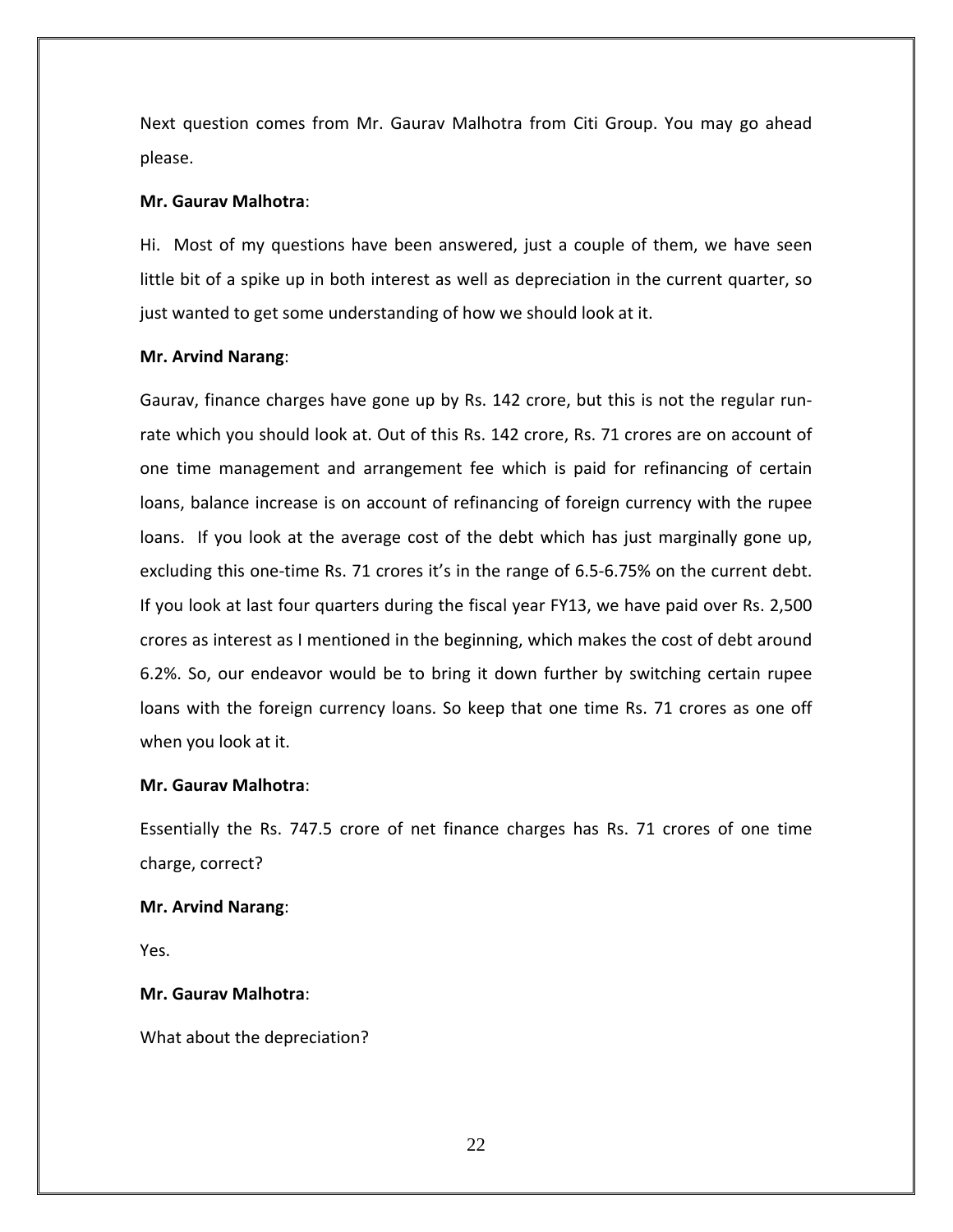### **Mr. Arvind Narang**:

Let me explain that to you by each segment. In the wireless side if you look at between EBITDA and EBIT there is an increase in depreciation of around Rs. 98 crores. Within Rs. 98 crores there is a one-time impairment of Rs. 90 crores for some utility equipment including some battery packs, DG sets and old BTS. In GEBU, there is increase in depreciation of Rs. 38 crores, out of which Rs. 25 crores is one time ARO and the rest is for the capitalization of HAWK Project which Punit mentioned during the speech. In the Others segment there is a one‐time increase of Rs. 19 crores which is provided for the end of life of the set-top boxes. So if you put all these three together it will give you 90+25+19, which is Rs. 134 crores. Out of this Rs. 156 crores keep Rs. 134 crores as one‐ off, so the regular run rate should be somewhere between around Rs. 950‐960 crores on a quarterly basis.

#### **Mr. Gaurav Malhotra**:

Okay, got it. Thanks.

#### **Operator**:

Thank you sir.

Next question comes from Mr. Sunil Tirumalai from Credit Suisse. You may go ahead please.

### **Mr. Sunil Tirumalai**:

Yes, thank you. Sir I have two questions. First one on tariffs, I heard your responses to the previous queries, but I was just wondering what proportion of your revenues would be calls made on the headline tariffs versus the discount vouchers, because it is surprising that having seen your entire subscriber base by 31st of March migrating to the higher headline tariff there wasn't any impact on the numbers that got reported.

Secondly, on the ICR agreements, I am wondering are we late into this business model because for the last 2 years many of the other operators have been following this model of network sharing and in many cases what we get to hear now is that they are actually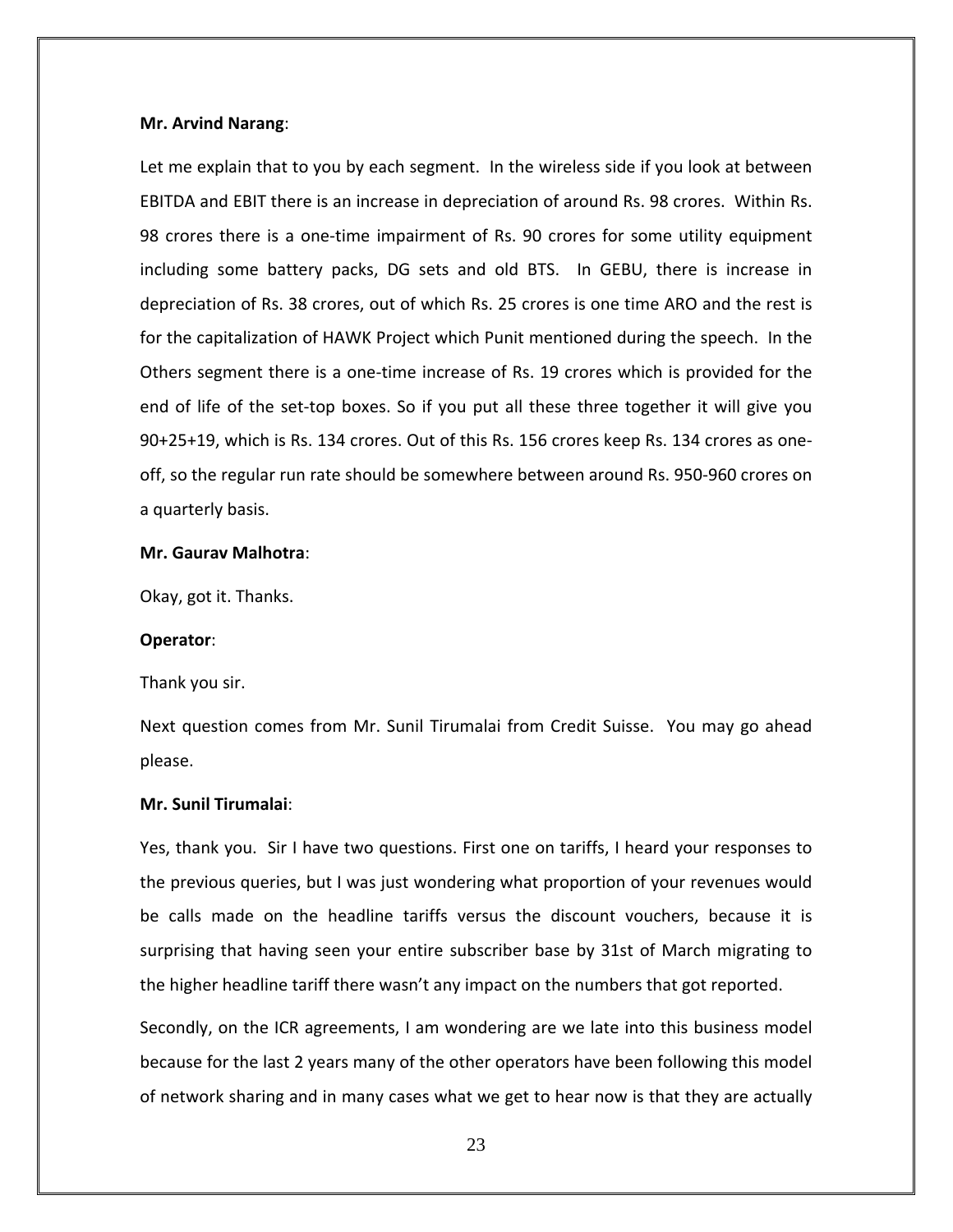withdrawing some of those because it is not quite profitable for the operator renting out the capacity, so I just wanted your thoughts on that. Any reasons as to why this model was not tried out before?

# **Mr. Gurdeep Singh**:

Okay, thanks for your questions.

Let me attempt the second question first. You may be right in saying that some of the ICR agreements may not have worked. But it really depends on your commercial arrangements. If you look at a commercial arrangement on a bilateral basis then any pricing works, but if you look at it on a standalone basis it needs to justify capex case versus an ICR. So, I think we have been able to forge some very attractive commercial agreements with many of our partners which makes the business EBITDA positive from the day one of the agreement. These are all pay as you go commitments. There are no minimum guarantees in these plans, and we do not believe that we are late in it. The answer being, we are fundamentally looking at beefing up our 1800 MHz circles where we are fairly young, we have just been there for around 4 years and I think now that the hyper competitive stage is behind we feel there is a good case and justification to look at and consolidate our position as a pan India scale operator. So, we will not be running mindlessly after a population covered through a carpet roll out. I think some of those advantages accrue to the first mover, but we will be smart enough in moving the revenue corridor, data corridor and the corridors that we believe are going to be profitable and sustainable for the future. So, our intent of the ICR arrangements is to get to the market quickly, get an early hang on the revenues, make a good case to deploy our own assets as we go forward. The entire exercise that we are doing on the ICR, which is 10,000, is a very big number. It comes with an intent of the following: first go to ICR, build the revenue case, move to either IP colo or go and build your own site. So, I think we have taken very measured steps and we are confident of the final landing where we want to go in this direction because we see ourselves as one of those top 3 or 4 pan India scale operators going forward in the next couple of years.

24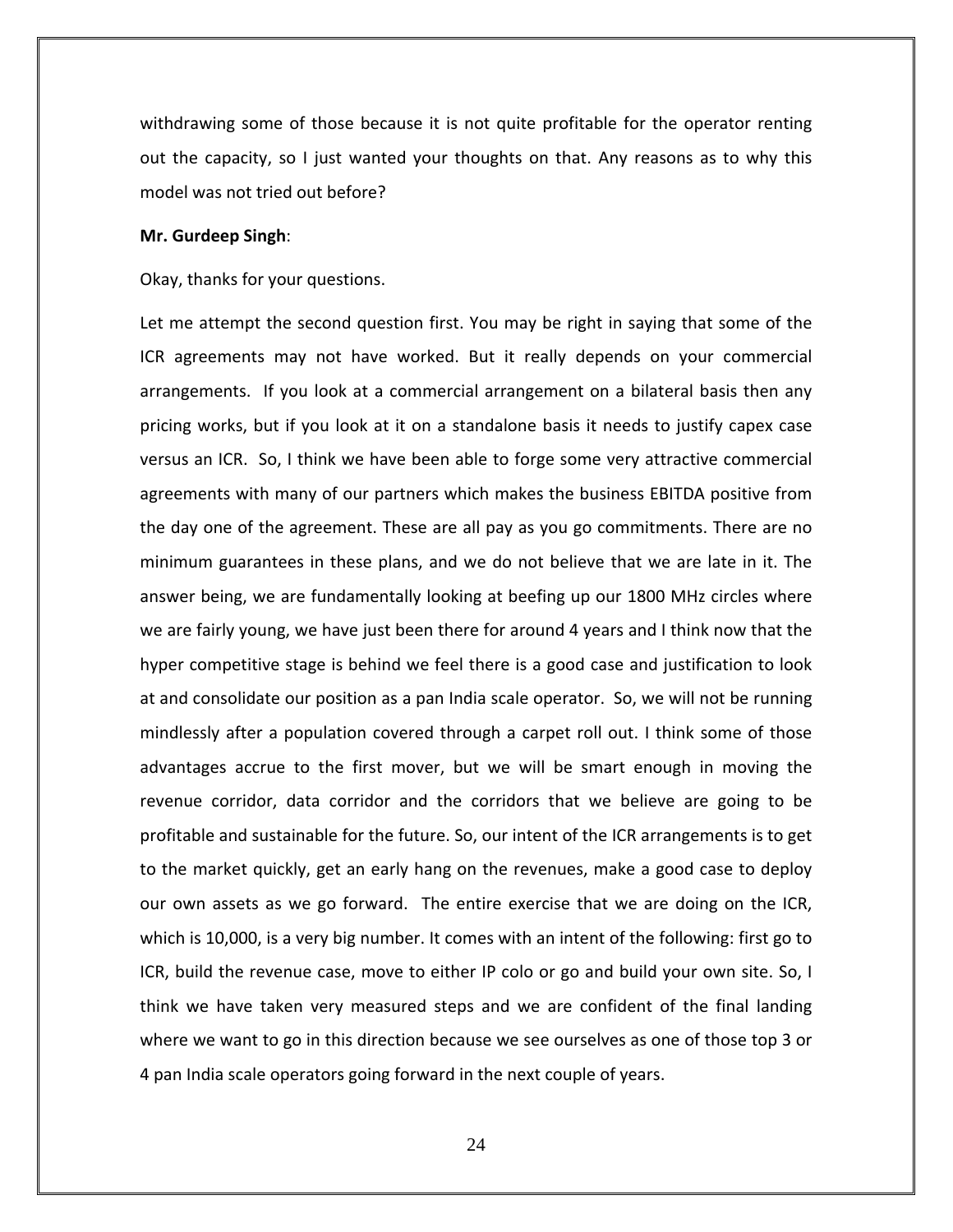Secondly, the question on the number of customers being in the headline tariff, the customers in headline tariff vary from plan to plan, prepaid to postpaid, and they can be anywhere between 30 or 40% customers to as low as 10% customers. It only depends on the attractiveness of the plan and the percentage of customers of that being on the commitment plan. So, on an average for the industry it varies anywhere between 25% to 45% customers being in the headline tariffs.

Have we been able to answer your questions?

### **Mr. Sunil Tirumalai**:

Yes, I mean assuming that 30% of your revenues were from calls made on headline tariffs, it is surprising that 25‐30% increase in headline tariff does not flow through into the RPM this time.

### **Mr. Gurdeep Singh**:

As I said that if you look at our gross additions in the last quarter we have also added 4.4 million customers. So there has been this rush for the land grab, and one wouldn't want to miss that opportunity. But, having said that, in the core segment of our customers RPMs have moved up. So, as that settles down you should see the RPM movement upwards.

### **Mr. Sunil Tirumalai**:

Got it, helpful. Sir, last question, could you give the quantum of refinance of foreign loans with rupee loans?

### **Mr. Arvind Narang**:

I think it is already there in the report. Our rupee loans have increased by Rs. 2,184 crores, but the foreign currency loans have not showed the same impact because of the notional impact on the foreign exchange.

### **Mr. Sunil Tirumalai**:

Okay, thank you.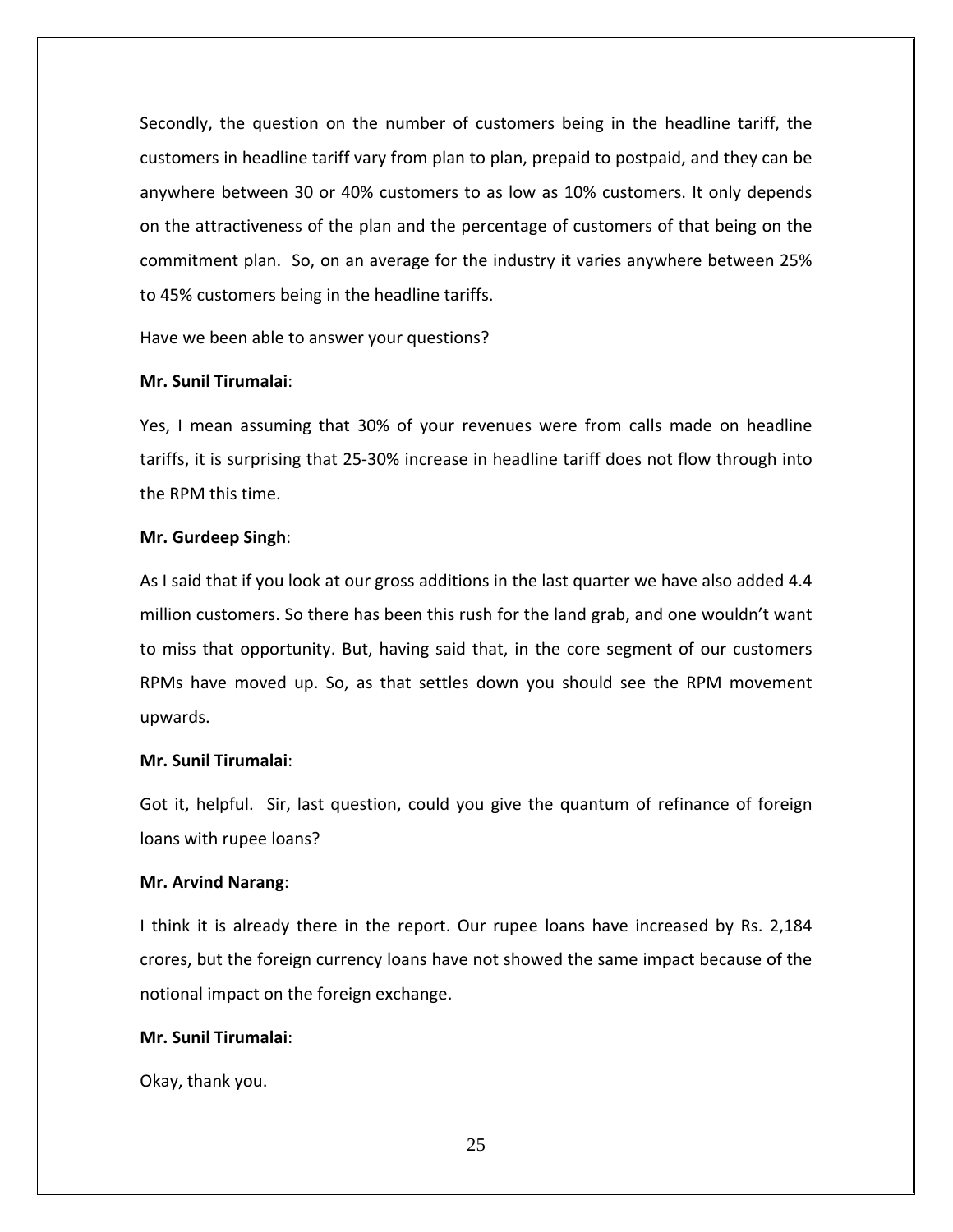### **Operator**:

### Thank you sir.

Next question comes from Mr. Rajiv Sharma from HSBC Bank. You may go ahead please.

#### **Mr. Rajiv Sharma**:

Hi, thanks for the opportunity. I have just couple of questions; first one is on your S&D cost. On one hand you mentioned that there is lot of rationality in the market but the costs have gone up, so is there any one‐time stuff built into these expenses, because if I look at your normalized income this is now 200 basis points up at least to some 16.5%, so first is on the S&D cost.

Second is on your minutes, so your incremental minutes this quarter were 2 billion versus what we saw for Idea and Bharti they were 10 and 12 billion, and this was largely because there were a lot of shut down by new entrants. So is there some elasticity because of your tariff hike which you suggested No, but then why the minutes are much below Idea and Bharti, incremental minutes this quarter?

#### **Mr. Gurdeep Singh**:

Thank you Rajiv. Okay, let me answer the question first on the traffic growth. Well, as I said we have over 6 lakh customers who really abuse our network. We had actually 9 lakhs, we have been able to get 3 lakh off our back in the last quarter. If they had continued they would have added at least about 2.5 billion minutes to the network. So I would say that we have got rid of those minutes. Whether they have come back to us or gone to any other player who is offering them equal or more attractive tariff plans good luck to them, but they were seriously below cost to serve, not even giving me a yield of 5 paisa on the network. So, our intent of rationalizing tariffs and getting abusers out of the system is working and that could be one of the reasons that you see the traffic being at 2.3%. I am sure if you add another 2 or little over 2 billion the traffic would have grown nearly 4.5%.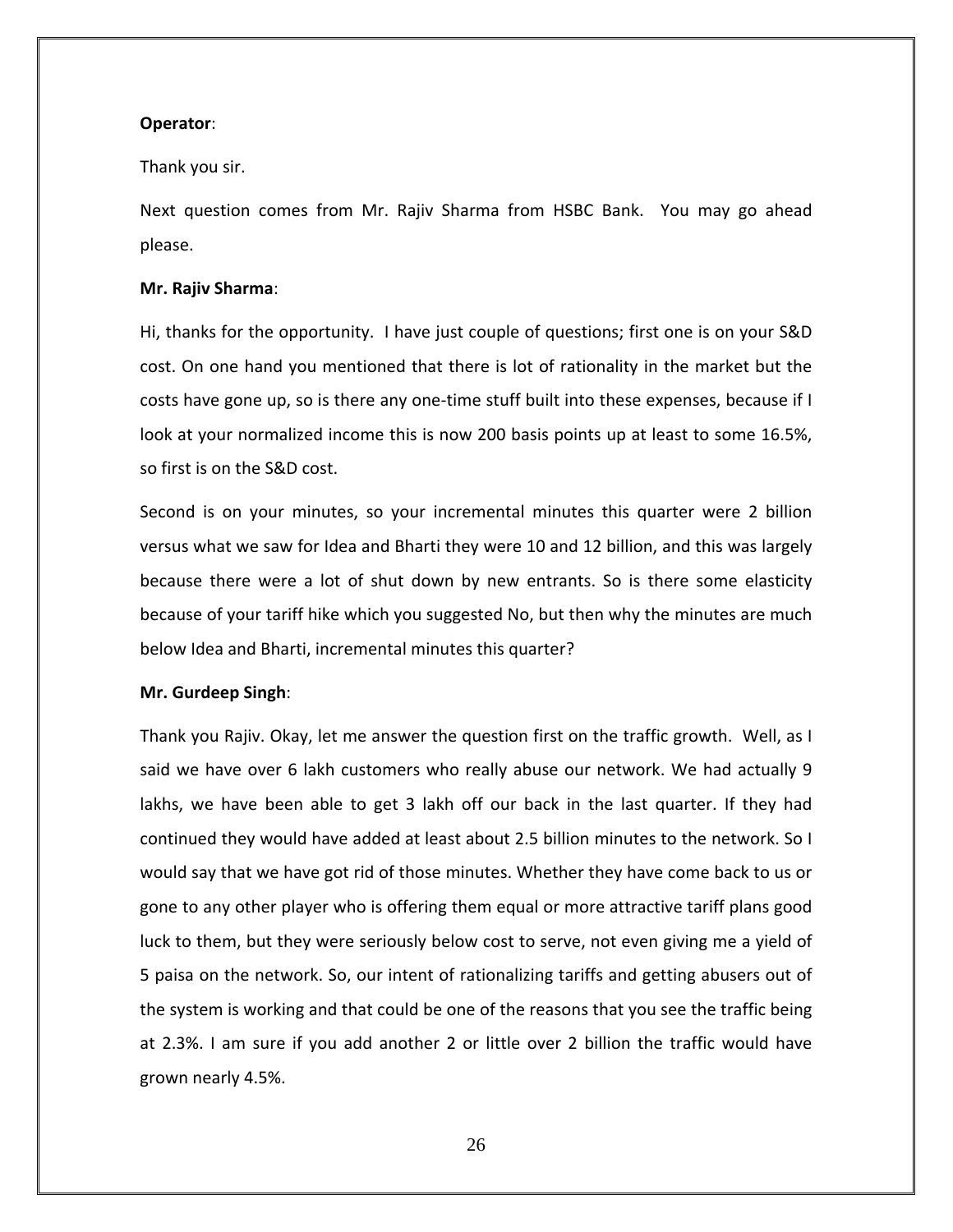#### **Mr. Arvind Narang**:

Rajiv, on your question on SG&A, the SG&A costs have gone up by Rs. 129 crores, but you have to look at it along with the employee cost. There has been regrouping of expenses between manpower cost and SG&A, to the tune of around Rs. 75‐80 crores, which has resulted in higher SG&A in fourth quarter and lower employee cost. The balance increase there is about Rs. 50 crores, which is due to the increase in the gross addition as well as to comply with the more stringent acquisition norms the company had. We also had to spend more money on the systems, processes, manpower and so on. The second part is more common for the whole industry. If you look at other players, they also had to bear similar costs on the SG&A side, but the major part is the regrouping of expenses with the employee cost where it has come down significantly also in the case of the employees.

#### **Mr. Rajiv Sharma**:

Yes, thanks Arvind. What I am more interested in is, this whole market irrationality, is it reflecting in your SG&A, means the whole lower commissions, or you think there is scope for you to unleash some more productivity in this head?

#### **Mr. Gurdeep Singh**:

I think our experience in the last quarter has been that of gross numbers, but for the one off incremental gross that you got from the shut down operators, is now beginning to stabilize at a level that we anticipated, so we do not see the SG&A cost going up in the future.

### **Mr. Rajiv Sharma**:

Okay, and sir quickly coming to your tower monetization, what I wanted to understand is, a large part of or at least 30,000 of your towers were built for CDMA and then are being used for GSM. Do you think that this kind of portfolio will be attractive for someone who has got spectrum in 2.3 GHz because of the height issue, and will there be a capex involved as and when such a customer profiling is done. And second, what is

27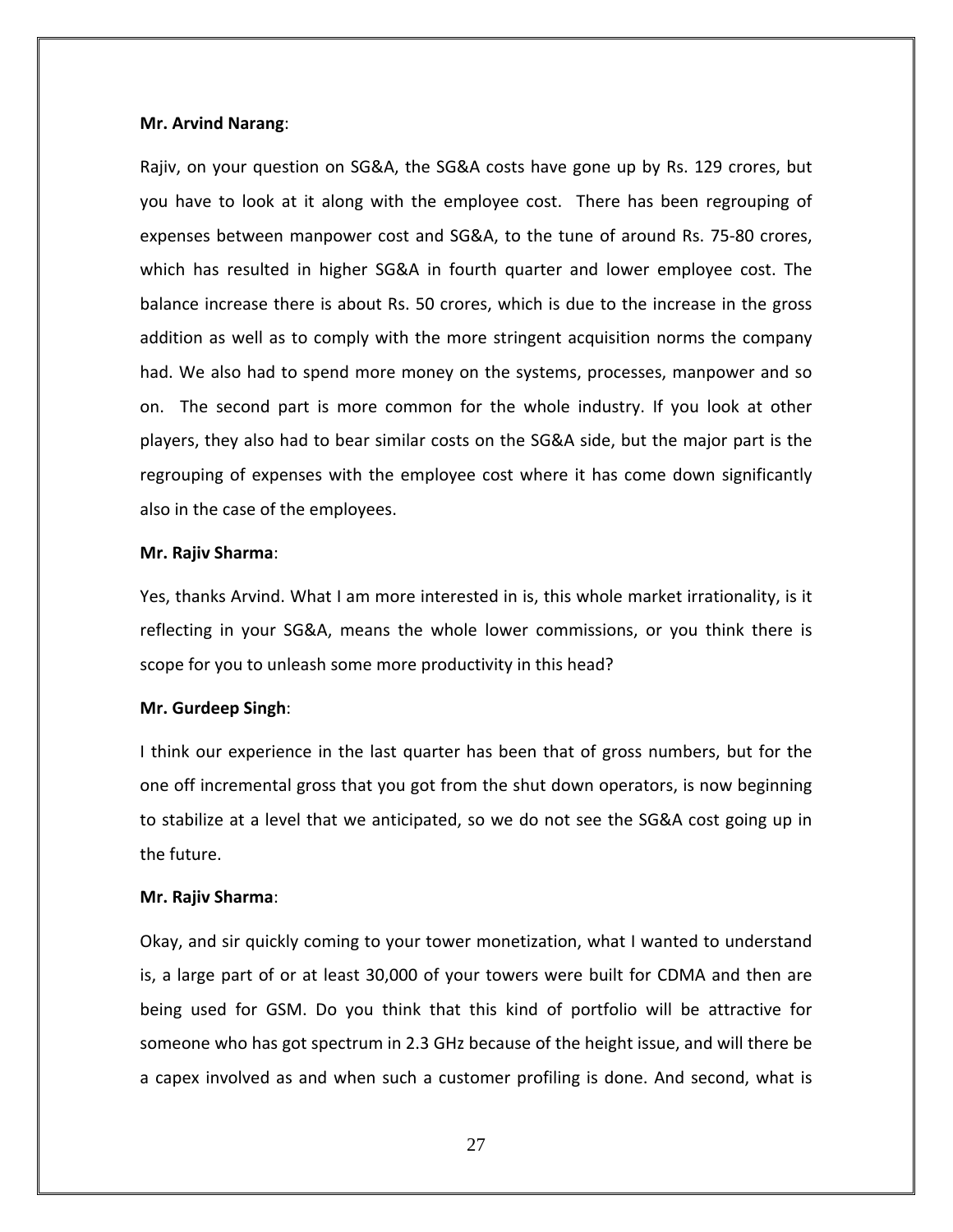your focus, means will you benchmark your tower rentals to market rates or some kind of discounts or it is more about your internal profitability and cash flow needs versus benchmarking to market based pricing?

### **Mr. Gurdeep Singh**:

Rajiv, let me attempt to answer these questions. First is the spectrum. It is true that 2300 MHz needs far more sites to a pan India player than a 2G 1800 MHz footprint. By that logic any number of sites availability will be less should Reliance Jio have an ambition to be a pan India last mile operator. In that sense our tower portfolio versus others becomes far more attractive because in the initial phase of data uptake most of our sites, up to 65% of our sites, in the top 80 or 90 cities, are fiberized, and that increases the attractiveness of the portfolio. Third, having said that, we are at an advanced stage of discussion to lease out as many towers as possible to Reliance Jio to fulfill their requirement of the network roll out and all the commercial transactions at this point are under discussion, so I will not be able to throw light on will they be at a market price or will they be at a discount, but all I can say is that we are progressing very well and we are at advanced stage.

Does that answer your question or is something left out?

### **Mr. Rajiv Sharma**:

That answers, thanks a lot.

### **Mr. Gurdeep Singh**:

Yes, thank you.

### **Operator**:

Thank you sir.

Next question comes from Mr. Srinivas Rao from Deutsche Bank. You may go ahead please.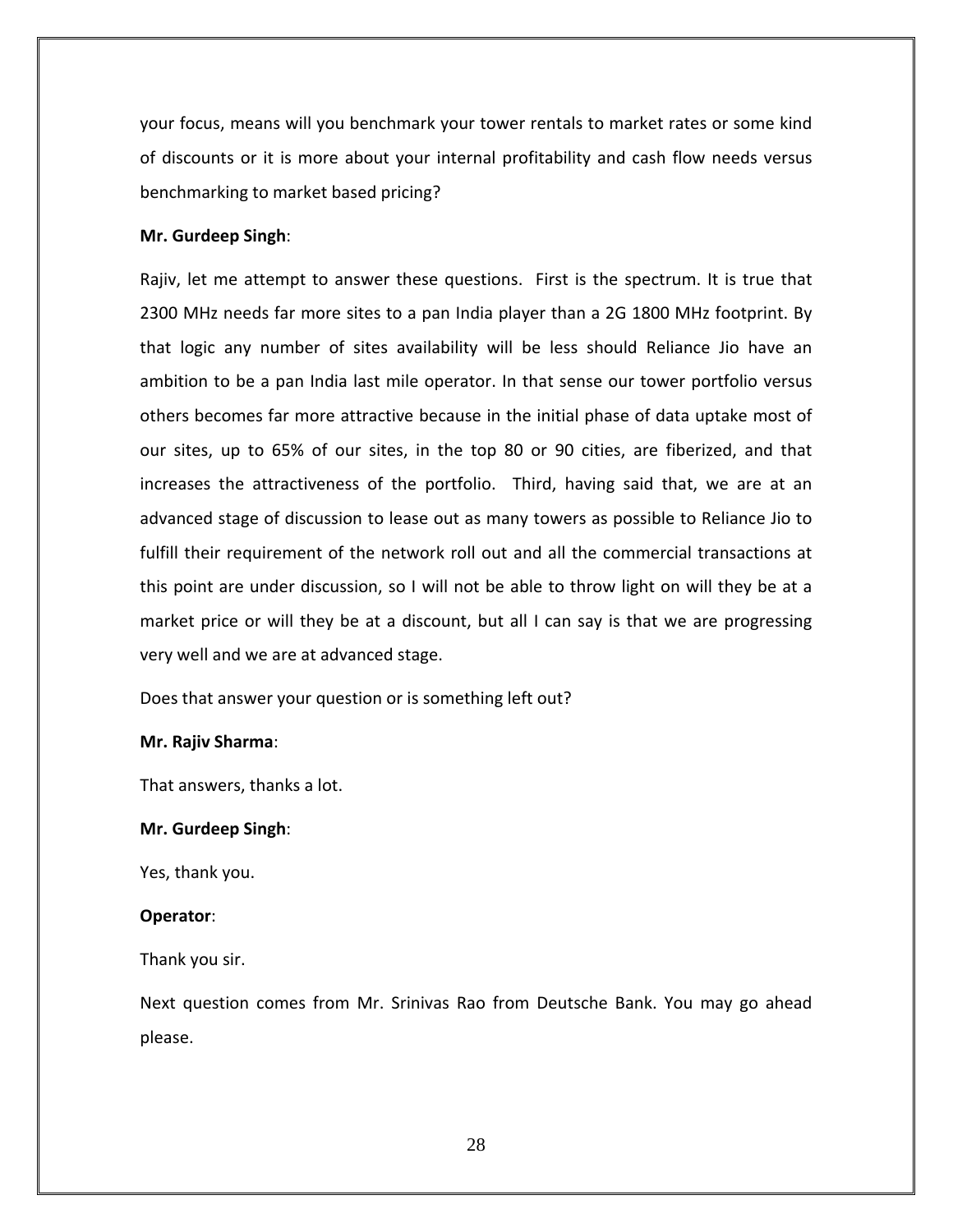### **Mr. Srinivas Rao**:

Thank you very much. Gurdeep just explained but I wanted to confirm that you have indicated that the fiber IRU is just phase one of a more expansive agreement which you expect to sign with Reliance Jio, is that correct?

### **Mr. Gurdeep Singh**:

That's correct. If you look at the mention that we made to stock exchange this includes a comprehensive arrangement of inter city, which we have concluded, intra city, and then leading up to the towers and other backend assets. So, I think going forward the balance two are far more valuable than the first one that we have already done. So, you should look at it in a very positive sense that these are going to be a good revenue accrual for the company for the long term and hence increases our ability to service the debt and lower the interest.

### **Mr. Srinivas Rao**:

Thanks. Sir, my second question is again going back to your go‐to‐market strategy which you highlighted. If I were to segment the market broadly as CDMA, GSM, and GSM data, I guess that's the broad segmentation you are talking of. Is my understanding correct that, you are gaining market share on your GSM revenues and internet data revenues?

### **Mr. Gurdeep Singh**:

That's right, in fact I wanted to share a little more statistics and I am glad you asked this question. If you look at our GSM + Data business, we posted a quarter on quarter growth of 2% in Q1, 4% in Q2, 4% in Q3, and 6% in Q4 that is under discussion now, and our GSM + Data which was 59% of wireless a year ago is now 64% of the wireless, sorry it was on a year on year basis, year on year it was 59% and now it is 64%. So, if you look at any of the GSM players' growth in the market, I think we are in the top 2 leads of a year on year growth in this segment, and we see GSM performance growing in line or outperforming the market in the future and data certainly growing at an exponential rate.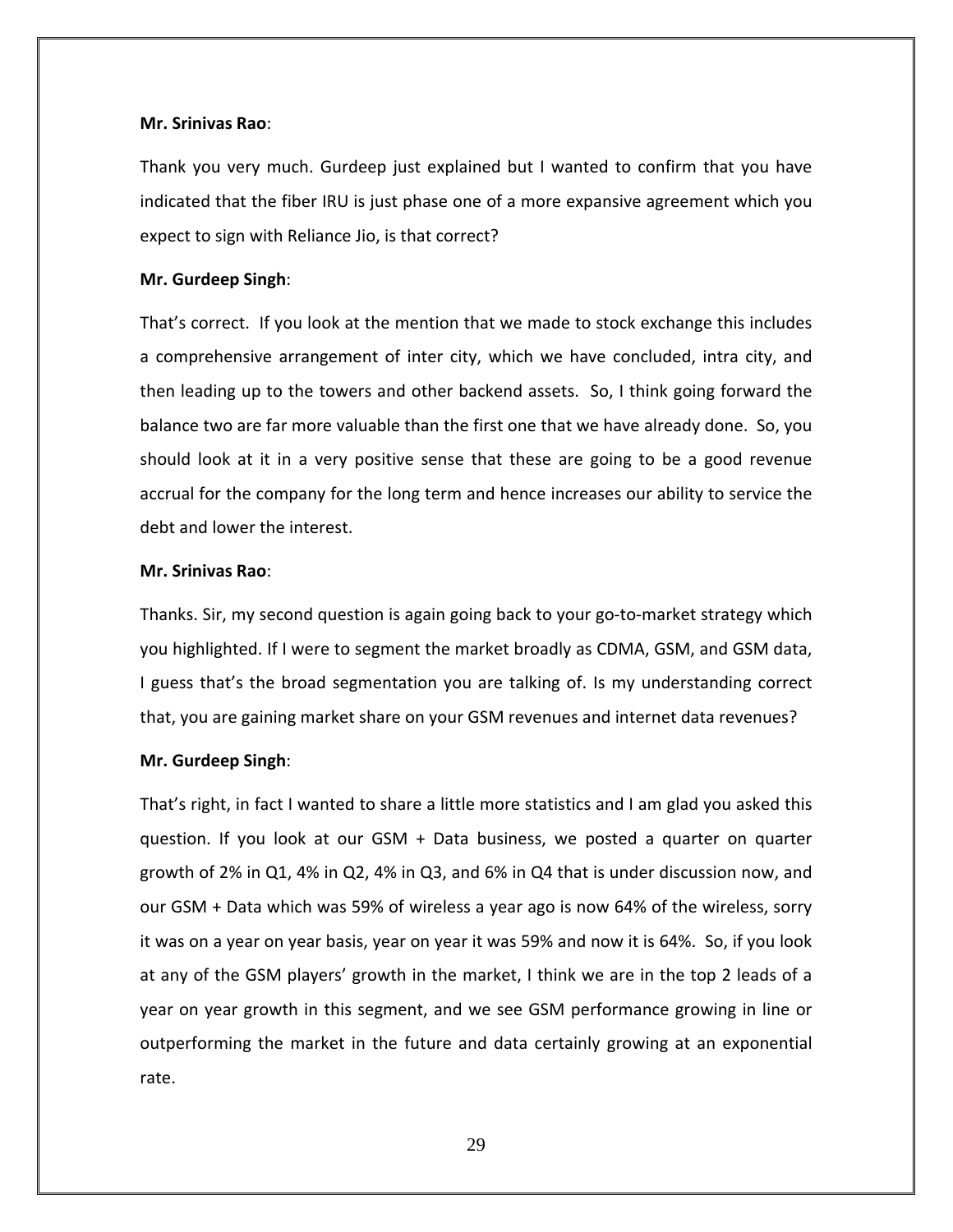#### **Mr. Srinivas Rao**:

Sir, that brings me to the second question, when do you expect this de‐growth which we probably are seeing in CDMA business to flatten out?

#### **Mr. Gurdeep Singh**:

Well, this is a journey which will take over a year or a year and half time because our objective is to migrate customers to CDMA smart phones in the CDMA pure play voice customers. We have already stopped infusing low end proprietary handsets in the market, we have already raised the price of the entry level handsets that we are selling in the CDMA to now about Rs. 2,200 versus Rs. 1,100 that we were doing earlier. So, I would say that in this bucket the inflow of low end pure play voice customers is being reduced dramatically and the in‐fill is happening more with the smart phones or with the high end feature phones and attempt is to get a better quality customer. So, over next 12‐18 months at least we will see the complete bleed stopping and this segment also contributing to the growth while the growth in the GSM + Data will continue to perform or outperform the markets.

#### **Mr. Srinivas Rao**:

Thanks sir, this is helpful. Thank you so much.

#### **Operator**:

Thank you sir.

Next question comes from Mr. Vinay Jaising from Morgan Stanley. You may go ahead please.

### **Mr. Vinay Jaising**:

Thank you for the opportunity. My question is on the Rs. 1,200 crores which we are expecting from Jio, Punit did suggest that it would come in the year fiscal 2014 in the next 8 months based on when Reliance Jio uses it. But the question is the other way round, what happens in fiscal 2015? Can we assume anything coming in from this part of the business next year as well, and what if Reliance Jio does not use the network as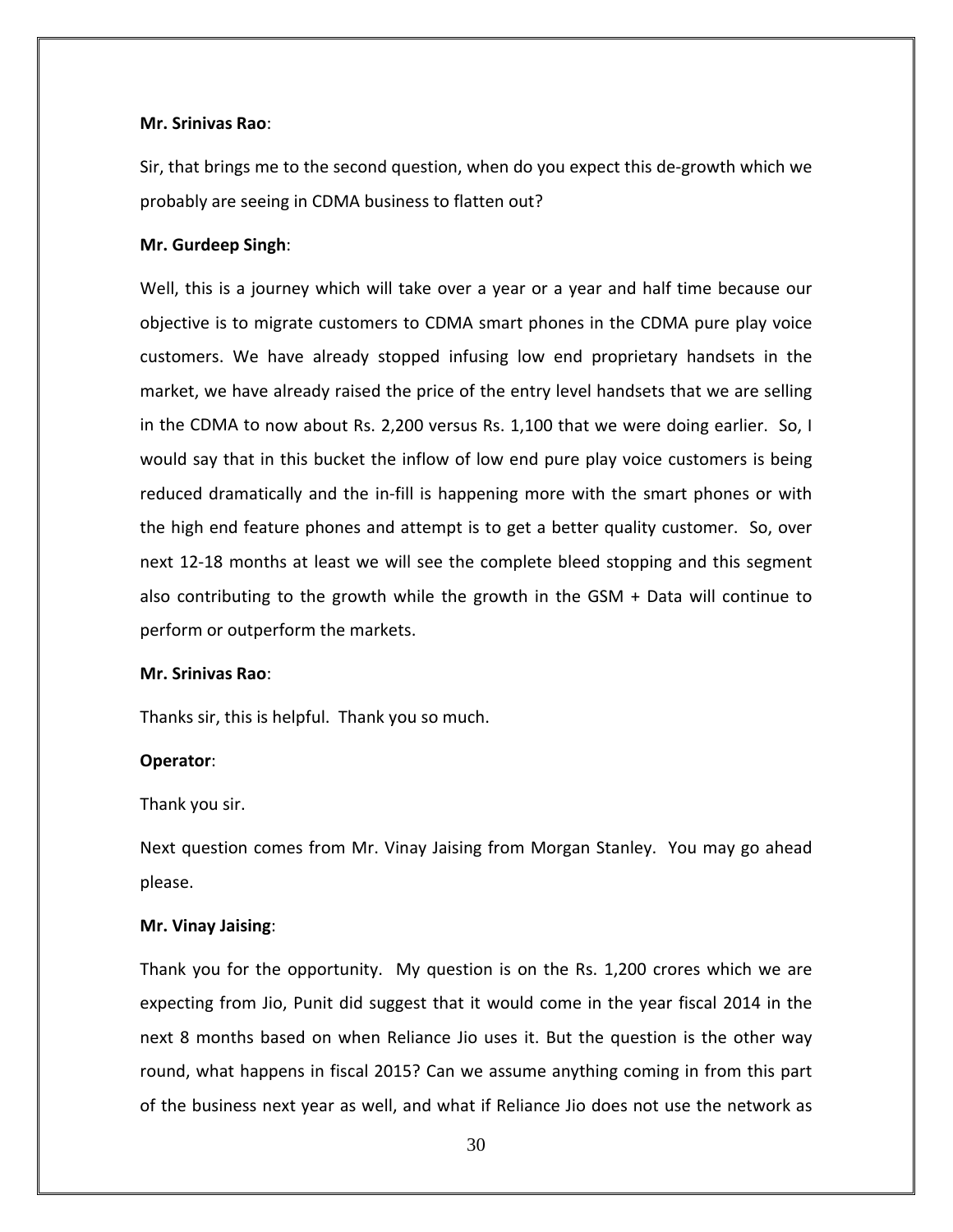an IRU, will they still pay up entire Rs. 1,200 crores in fiscal 2014, that's my first question. Let me stop here.

### **Mr. Punit Garg**:

I think the way it goes Vinay is very simple that, our contract is to hand over not to look after how they are using it. The Rs. 1,200 crores doesn't stop at Rs. 1,200 crores, there is some part of it comes as the O&M. I think a while ago we talked about that there are other contracts which are expected in intra city etc., so it's an ongoing journey which would start and it would be flowing for the next couple of years. But as some of the other operators also build up their infrastructure whether they got the license in 2G or in 4G would demand a similar kind of infrastructure and we are open to give them. So, this is an ongoing journey.

#### **Mr. Vinay Jaising**:

Sir, put the other way round, then when can we start looking at, what kind of revenues do we get from this deal with Jio incrementally. Do you think it will take one quarter, two quarters, you know for all these three or parts of the pie which you mentioned ‐ inter circle, intra circle, and towers, when do you think we will get more light on that part of the business?

#### **Mr. Punit Garg**:

I think the way to look at is that the first agreement has been announced, the subsequent agreements would be announced when they are signed. You would hear in next quarter or so the further announcements on it.

#### **Mr. Vinay Jaising**:

Sure. Sir, I have two more questions. Going back to the previous question which was asked on the CDMA part of the business, if we just look at the revenues of the CDMA part of the business in FY12 and FY13, based on the numbers you have suggested for GSM and data, it seems to have declined by 10‐12%. Now, you did mention that in the next one to one and half years you plan to arrest that trend. Now, if I look at your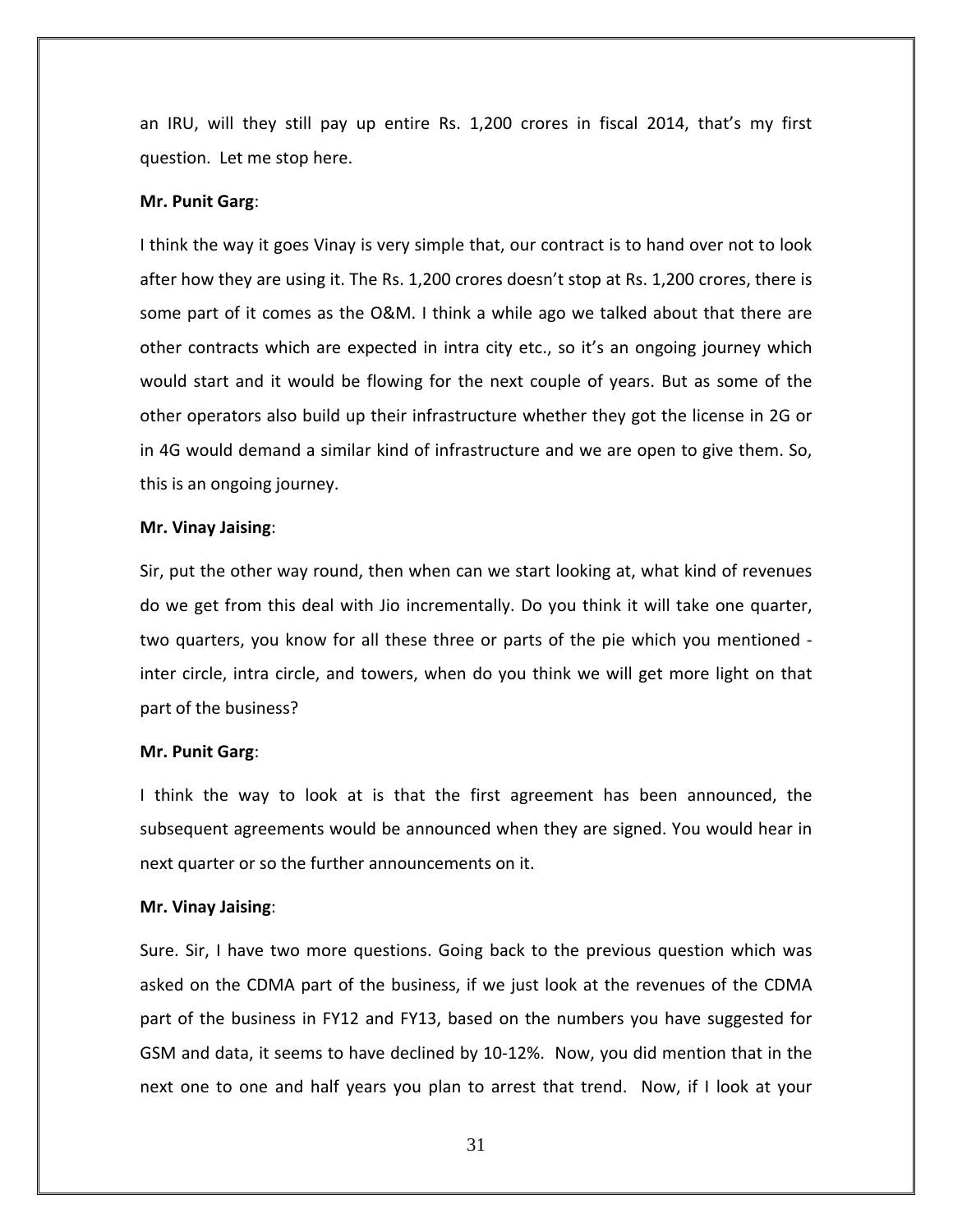numbers this year and look at your EBITDA for this quarter especially, knocking off the Rs. 550 crore of one‐off, you know I think you guys would have made a loss if I knock that off even taking into account the interest and the depreciation cost. So, you know, what happens to the next 12 months then for the company till the CDMA fall is arrested?

#### **Mr. Arvind Narang**:

If you take off that one‐off of Rs. 550 crores there would not have been a loss, there would have been probably a similar or slightly lower profit than the previous quarter. There has been one off, so if you look at PBT level, there is a one‐off on the interest side that we mentioned, of Rs. 71 crores, we had mentioned depreciation by segment or by business a total of around Rs. 134 crores as one‐offs, there is some other minor provision of around Rs. 30 crores, making a total to Rs. 235 crores coming from that. And effect on PBT is therefore is in the range of around Rs. 300 crores versus PBT which is reported is Rs. 382 crores. So, there would have been a profit, may be marginally less than the previous quarter's profit.

#### **Mr. Gurdeep Singh**:

On the CDMA side, having said that, look what are we attempting at? We are attempting at reducing the part of the business that has been a consistent bleed because of the stressed ecosystem, and we have been successful in migrating the bulk of the business or the weight of the business towards GSM and data. As this ratio keeps increasing more and more we become less and less dependent, or the pull down factor keeps reducing. Our internal objective is in the next two quarters we want to stop the bleed. Having said that, bleed from being what it was about a year ago, to a percentage it is now coming to stagnation. So, in the sense in a next one or two quarters we should be able to see a stagnancy in this before it starts to contribute as we begin to populate more CDMA smart phones on this network. So, the point I am making is that today it is 36% of your business, we anticipate going a year down the line probably it will be less than 30% as a contribution to the business, and as the GSM and data becomes more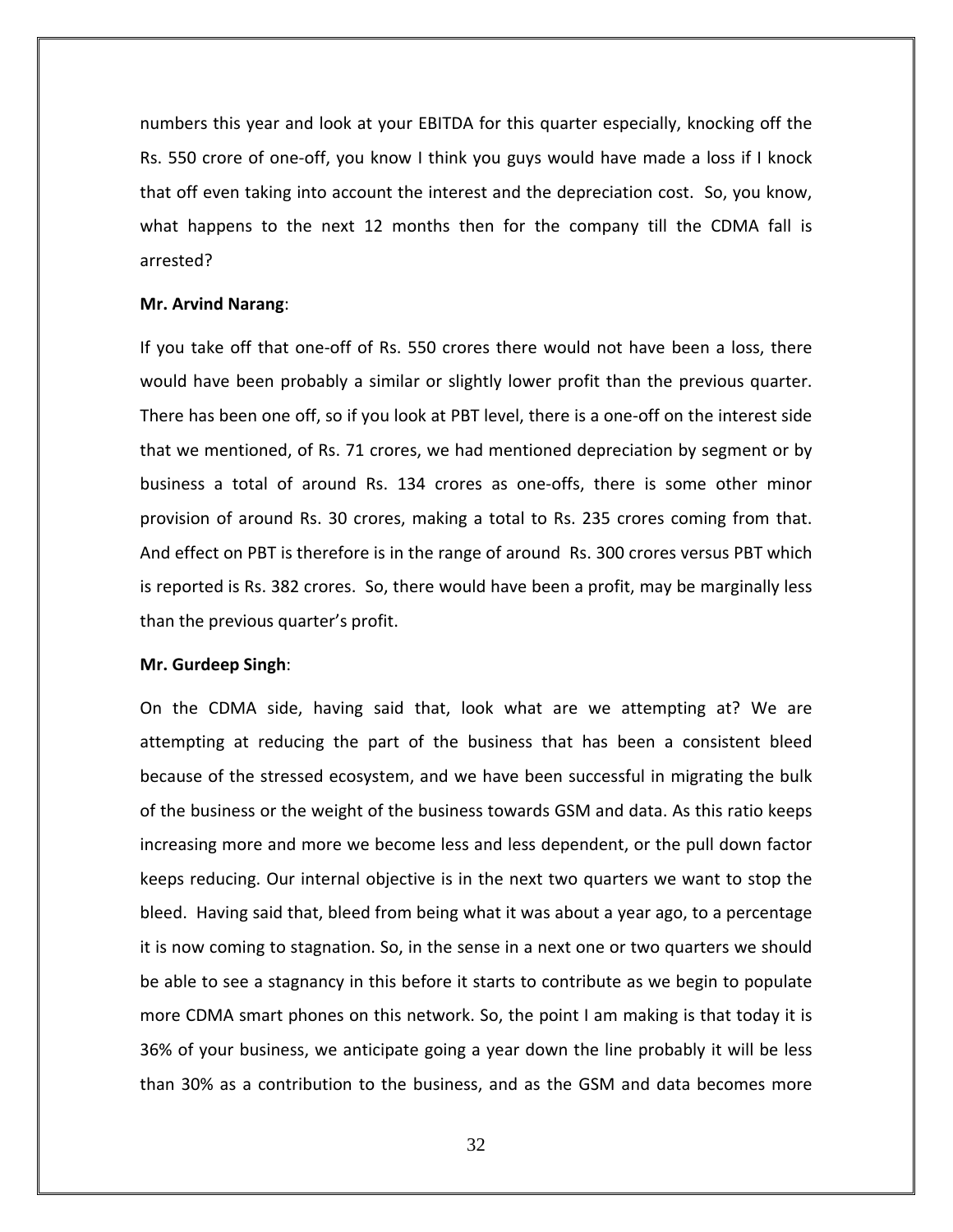even the 'staticness' or a marginal de‐growth in this business will have a little less pull down factor on the overall average. So, we expect to perform in line with market and over the market in totality in the next 2‐3 quarters. Having said that GSM + data will continue to perform or outperform the markets.

### **Mr. Vinay Jaising**:

One last question if I may ask, when you look at the CDMA versus GSM, you know firstly thanks a lot for this break up because we have never had it earlier, but in terms of minutes, could you also give us some kind of clue, what would be the ARPM or the minutes coming in from CDMA and GSM, which is more and which is less, because again where we are all getting bogged down is you raising headline tariffs. Now, are you raising headline tariffs only for GSM, or is there a big differential between GSM and CDMA that is something which we are clueless on.

### **Mr. Gurdeep Singh**:

I do not have the statistics readily with me but happy to share, may be ask my colleague Arvind to share later, but the fact is when we changed the headline tariffs we changed for GSM primarily both in prepaid and postpaid. We are currently happy and satisfied with the rate per minute that we get out of CDMA. And having said that, in CDMA, in data, the tariffs were rationalized in the month of October and November last year. So, they are they likely to stay at that level.

### **Mr. Vinay Jaising**:

So would it be fair to say that the ARPM is very similar of the two businesses?

### **Mr. Gurdeep Singh**:

Similar in some sense and may be better in some sense, because the data really contributes very well and data is a complete pass through and profitable business, and we lead in that segment.

### **Mr. Vinay Jaising**:

Thank you sir.